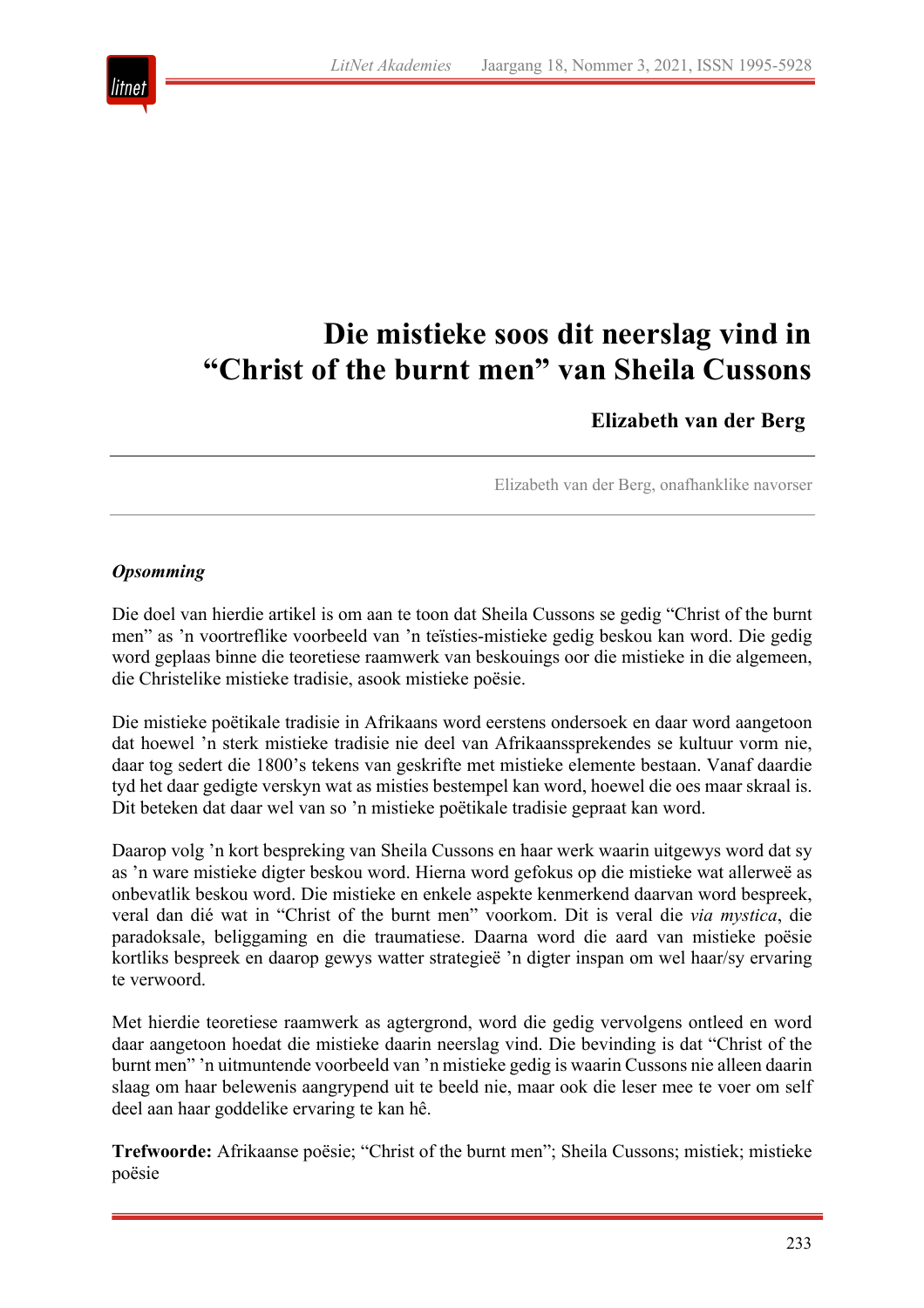

#### *Abstract*

#### **Mysticism as manifested in "Christ of the burnt men" by Sheila Cussons**

This article is intended to demonstrate that Sheila Cussons' poem "Christ of the burnt men" can be regarded as an outstanding example of a theistic mystical poem. The poem is set within a theoretical framework of views on mysticism in general, Christian mysticism, as well as mystical poetry.

An investigation of the mystical poetical tradition in Afrikaans reveals that since the 1800s, in spite of the fact that a strong mystical tradition is not part of Afrikaans speakers' culture, signs of writings with mystical elements do exist. From that period, although few and far between, poems which can be described as mystical saw the light. Brümmer (2013) pointed out that mysticism played an inherent and crucial role in a remarkable phase in the Protestant religious discourse of the 19th century in South Africa. He referred to the works and convictions of influential theologians and clerical leaders such as Andrew Murray, Nicolaas Hofmeyr, John Murray and J.H. Neethling. Brümmer (2013) links this mystical spirituality with the Dutch *Réveil* to which these persons were exposed during their student years in Utrecht. This evangelical tradition took a stance against theological rationalism and the intellectualising of faith (under the influence of the Enlightenment), especially owing to the destructive consequences it had on religious and ecclesiastical life.

Olivier (1985:5), however, points out that within the Christian tradition, mysticism and the mystical experience are regarded as tendencies within the Roman Catholic Church in particular, and that contemplative life, the crux of mysticism, is foreign to Calvinists with their focus on a life of justification by means of God's grace. According to Spencer (1966:268, 288) the Calvinist dogma of the total corruptness of man excludes receptivity for mysticism.

De Villiers (2015:639) states that during the apartheid years, opposition against mysticism reached a climax as the theology became increasingly rationalistic with an emphasis on the intellectual faculties and criticism against mysticism which was regarded as arbitrary, emotional and individualistic. From the first half of the 20th century, a cold intellectualism prevails, which favours orthodox dogma.

Sheila Cussons is considered our only true Afrikaans mystical poet. Hugo (2006) contends that she is our most recognised mystical poet and points out that, as a Roman Catholic, she was familiar with the mystical tradition which is manifested in her poetry, and it is evidence of her profound experiential knowledge thereof. Kannemeyer (2005:457) refers to a central motif in her work as a great anticipation of union with God.

Within her lifetime, 11 award-winning poetry anthologies saw the light, and in 1983 she won the prestigious Hertzog Prize for her whole oeuvre.

The focus of the next section is on mysticism. There is consensus amongst scholars that the mystical experience is a concept that escapes rigid categorisation and definitions. It can, however, be regarded as the experience of a union with the divine as a result of burning love for God. The great 15th-century churchman and theologian Jean de Gerson's following definition became classic: "Mystical theology is an experiential knowledge of God that comes through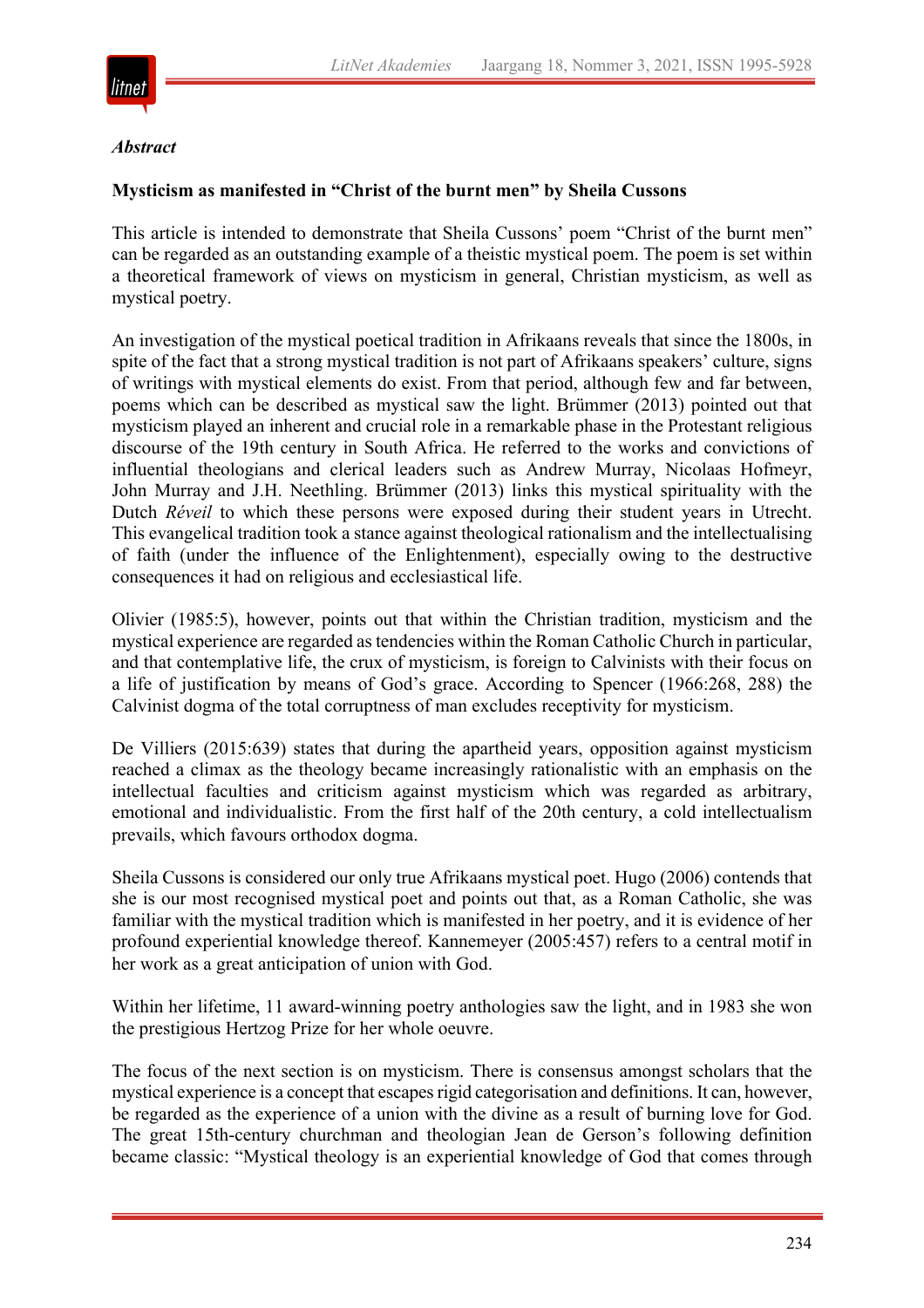

the embrace of unitive love" ("theologia mystica est cognitio experimentalis habita de Deo per amoris unitivi complexum") (Harmless 2008:5).

Christian and theistic mystical thinking are based on the views of the great philosopher Plato and those of the Neoplatonists who developed and regenerated Plato's ideas. Plato had a dualistic belief that the soul and body exist separately, that the immortal soul was imprisoned in a mortal body – *soma sema* – and that the true identity of a person lies with the soul.

The Neoplatonist school developed the basic dualistic principle that the soul contained something of its source and desired to be reunited with it. The Neoplatonists Philo, Origen and Plotinus made an important contribution to mysticism. The tenets of Plotinus are briefly discussed.

Certain essential elements which form an integral part of mysticism – the three stages of the way to union, the allegorical; divine intoxication; the *via negativa* or apophatic; the emanation theory; and the *νοῦς*, which is closely connected to the noetic aspect – are undeniably present in the thinking of the Neoplatonists.

The scope of this article allows an elucidation of only those mystical aspects which are manifested in this poem. These are in particular the *via mystica*, the paradoxical, embodiment and the traumatic.

The *via mystica* is an inevitable way for mystics with a desire for union with God. It is a road characterised by distinct phases, and to traverse these phases requires dedication and sacrifice. Kourie (2016) calls it "a path of purification in order to effect what could be called a divine 'osmosis'". The *via mystica* (*via purgativa*, *via illuminata* and *via unitiva*) is also known as the Sanjuanist Way, and is based on the work of St. John of the Cross (1542–1591 A.D.), a Spanish mystic and monk of the Carmelite Order. With him, the *via mystica*, or the mystical "journey", reached a peak and was a further development of the phases of the mystical way which began with St. Paul's two stages of growth in Christ, namely that of the child and that of maturity (Eph. 4:12–16), as well as St. Paul's reference in Hebrews 5:13–4 to those who still live from milk as distinct from those who eat solid food. Subsequently Philo and Origen developed the Neoplatonist categorisation of the active and the contemplative life. Dionysius developed it even further and distinguished the classical three stages – purification, illumination and union – after which Bernard of Clairvaux and Jan van Ruysbroeck identified the same three stages.

Paradox is, according to McGinn (1993:51), "the essence of Mysticism". In Merton's words: "The God whom the contemplative seeks is both experienced and beyond experience, is both knowable and unknowable" (in Harmless 2008:35). Merton (1998:167) states: "The heart of the Christian mystical experience is that it experiences the ineffable reality of what is beyond experience. It 'knows' the presence of God, not in clear vision but 'as unknown'." Andreach (1964:16) puts it as follows: "Paradoxicality [...] is one of the universal common characteristics of mysticism in all cultures, ages, religions, and civilizations of the world."

Embodiment plays a crucial role in both mysticism and in the reader of mystical poetry. According to Kugle (2007:13) the body is not only something supplementary as a vehicle in which the soul travels (Plato's metaphor), also not something supplementary to thinking (as Descartes believed). The body is both the foundation and the product of being in a meaningful world. Farid Al-Zahī, a Moroccan scholar of Arabic literature and Islamic cultural studies, made an important contribution to the theory of embodiment. He distinguishes different types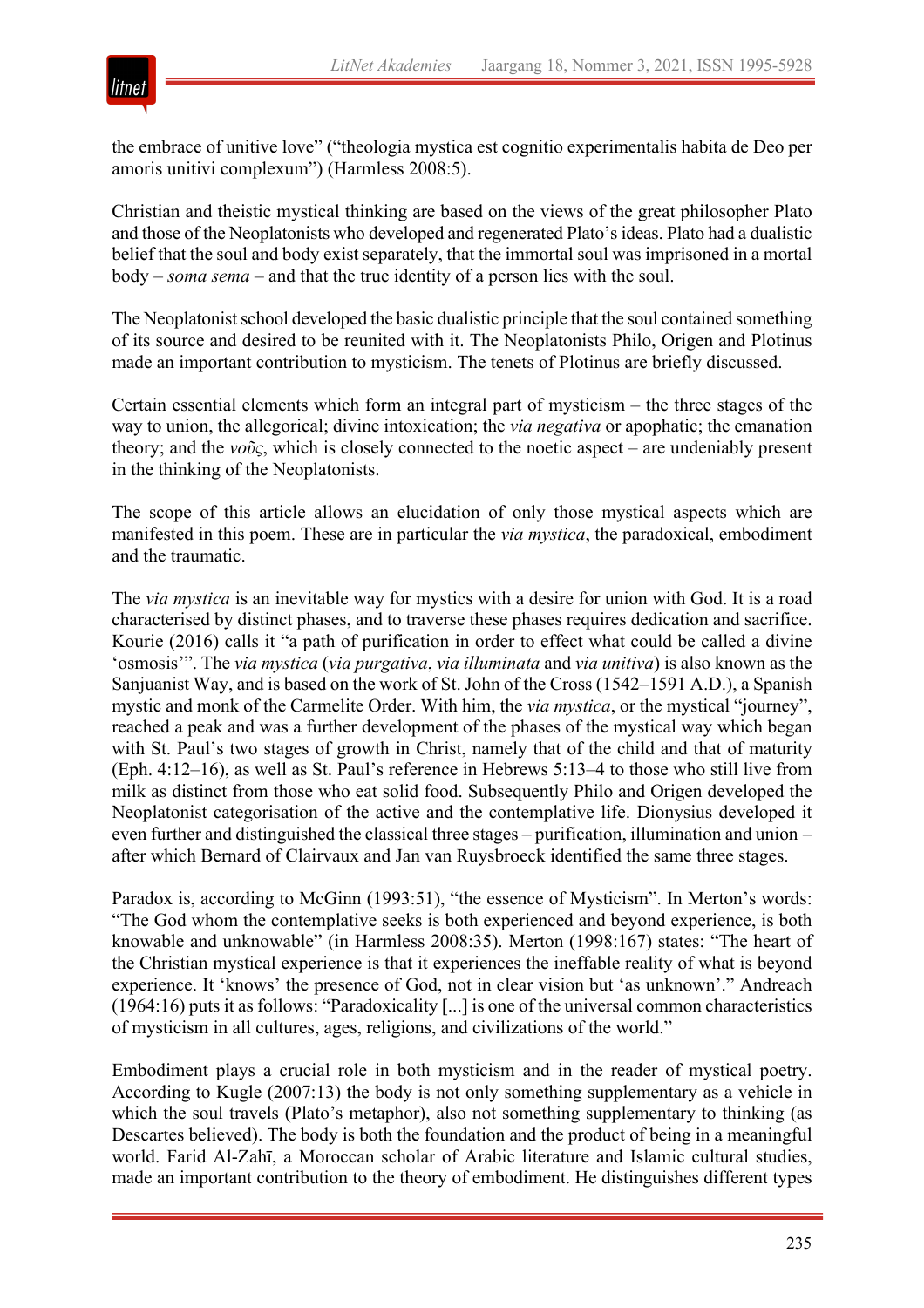

of consciousness, one of which he calls rapture (Kugle 2007:24). It is described as consciousness experiencing intimacy with the body, which is achieved in a powerful but often tantalisingly ephemeral moment when the ego is suffused into the body's being and movement. This experience leads consciousness to intimate identification with the body through total concentration and absorption into the body's actions. Amongst others, this form of consciousness would include experience of the body in drama, musical performance, orgasmic climax, dance, as well as mystical experiences.

In the words of Anderson (2001:2, original emphasis): "Relaying human experience *from the inside out* and entwining in words our senses with the senses of the world, embodied writing affirms human life as embedded in the sensual world in which we live our lives"

Trauma, which often is closely connected to the sublime in mystical experiences, forms the basis of and is poignantly woven into Cussons's poem. The next section focuses and investigates this relationship.

Versteeg contends that the wound has a certain attraction as access for truth which we cannot experience in any other way. She believes that both trauma and the sublime touch the boundaries of our cognitive faculties (Van der Merwe 2014:212).

The nature of trauma is discussed with reference to the Lacanian concepts *the Imaginary*, *the Symbolic* and *the Real*, as well as the views of Žižek and Heidegger. Mysticism as trauma is characterised by the disintegration of a familiar world.

The characteristics of mystical poetry are subsequently investigated. As was stated above, the mystical experience is regarded as ineffable. Yet, there are those mystics who feel driven to share these experiences.

Anderson (1993:116) states: "It may be that the most intriguing facet of mystical writing, poetry or prose, is that the element of obscurity and mystery never diminishes. Like clouds it changes shape, but cloud it remains – bright, dark, or fog." There is clearly a link between the essence of mysticism and poetry, especially love poetry.

Marie Howe, State Poet of New York (2012), also refers to the sacred in her view on poetry: "It can't be paraphrased. […] The great poetry I love holds the mystery of on being alive. It holds it in a kind of basket of words that feels inevitable [...] It has the quality of a spell [...] its roots can never wholly be pulled out from sacred ground." (Tippett 2016)

"Christ of the burnt men" is subsequently analysed and interpreted within this contextual framework. The mystical elements are highlighted and discussed. The conclusion is reached that this poem is indeed an excellent example of mystical poetry in which Cussons does not only succeed in expressing her experience evocatively and poignantly, but also in moving the reader to participate in her divine encounter.

**Keywords:** Afrikaans poetry; "Christ of the burnt men"; Sheila Cussons; mysticism; mystical poetry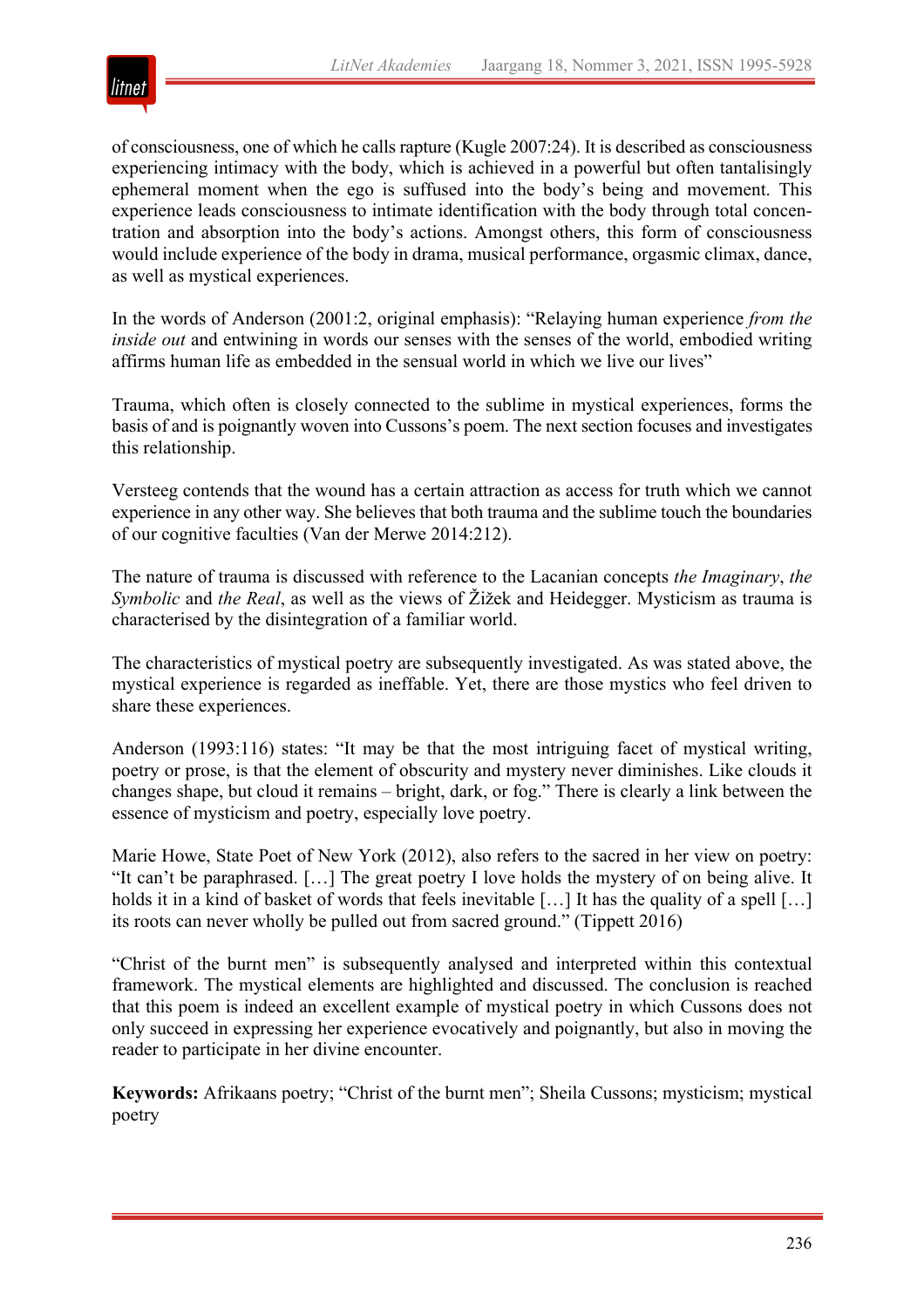

# **1. Inleiding**

Hierdie artikel<sup>1</sup> het ten doel om aan te toon dat "Christ of the burnt men", wat 'n aangrypende uitbeelding van Sheila Cussons se mistieke belewenis is, as 'n ware mistieke gedig bestempel kan word. Die mistieke poëtikale tradisie in Afrikaans word eerstens vlugtig bekyk en daar word aangetoon hoedat Cussons in hierdie raamwerk inpas. Daarna word enkele mistieke aspekte wat in die gedig sterk na vore kom, en as kenmerkend van 'n mistieke ervaring en mistieke poësie beskou kan word, ondersoek en bespreek. 'n Kort opsomming van die aard van mistieke poësie volg. Laastens word die gedig ontleed, geïnterpreteer en word die sleutelelemente bespreek.

## **2. Die mistieke poëtikale tradisie in Afrikaans**

T.S. Eliot lê in sy klassieke essay "Tradition and the individual talent" klem op die rol wat 'n poëtikale tradisie op die werk van skrywers het. Daar word vlugtig gekyk na die Afrikaanse mistieke poëtikale tradisie tot en met die tydperk waarin Cussons gelewe het.

Volgens Olivier (2013) blyk dit uit dagboeke en gedenkbundels van trekboervroue soos Catharina van Lier, Susanna Smit, Hendrina Cecilia Kruger en Anna Elizabeth Steenkamp dat hulle mistieke kontemplasie beoefen en ekstatiese belewenisse ervaar het. Daar was dus in die vroeë 1800's reeds geskrewe voorbeelde van mistieke piëtisme.

Raath (2016) voer aan dat die ontluikende mistieke selfbewussyn wat onder gelowiges aan die grense na vore gekom het, in bepaalde opsigte 'n kultuur van spirituele weerstand teen die kerklike en godsdienstige marginalisering verteenwoordig wat veral deur vroue in die pioniersomstandighede ervaar is. Dié reaksionêre piëtistiese godsdienskultuur onder pioniersvroue in Suid-Afrika vertoon bepaalde parallelle met godsdienstige tendense in die 17de en 18de eeu se Duitse piëtisme.

Schoeman (2011:61), wat ook 'n geskiedskrywer was, het in *Cape lives of the eighteenth century* oor die ontberingsvolle bestaan, gemarginaliseerde kerklike betrokkenheid en nomadiese lewenstyl van die trekboergesinne geskryf. Volgens hom het dit die weg voorberei vir die mistiekgetinte godsdiensbeoefening van 'n persoonlike aard, emosionele geloofsbelewing en asketiese afsondering – tendense wat reeds teen die einde van die 17de eeu in Nederland, Duitsland, Skotland en Engeland sigbaar was. Navorsing het getoon dat 'n verwantskap tussen trauma en die sublieme bestaan, dus mag dit dalk wees dat die ontwrigtende omstandighede van daardie tye 'n rol gespeel het en die sneller was vir 'n mistieke soeke na die goddelike.

Met hul piëtisme-navorsing het beide Christina Landman en Karel Schoeman gewys op die pluriforme herkoms van die piëtistiese erfenis aan die Kaap en die mistieke inslag van die Kaapse piëtisme, en suggereer Middeleeuse oorspronge daarvan (Raath 2017:2).

Brümmer (2013) het in onlangse navorsing gewys hoe 'n inherente en deurslaggewende rol die mistiek in 'n merkwaardige fase in die Protestantse godsdienstige diskoers van die 19de eeu in Suid-Afrika gespeel het. Hy het onder meer verwys na die werke en oortuigings van invloedryke teoloë en kerklike leiers soos Andrew Murray, Nicolaas Hofmeyr, John Murray en J.H. Neethling. Brümmer (2013) verbind hierdie mistieke spiritualiteit veral met die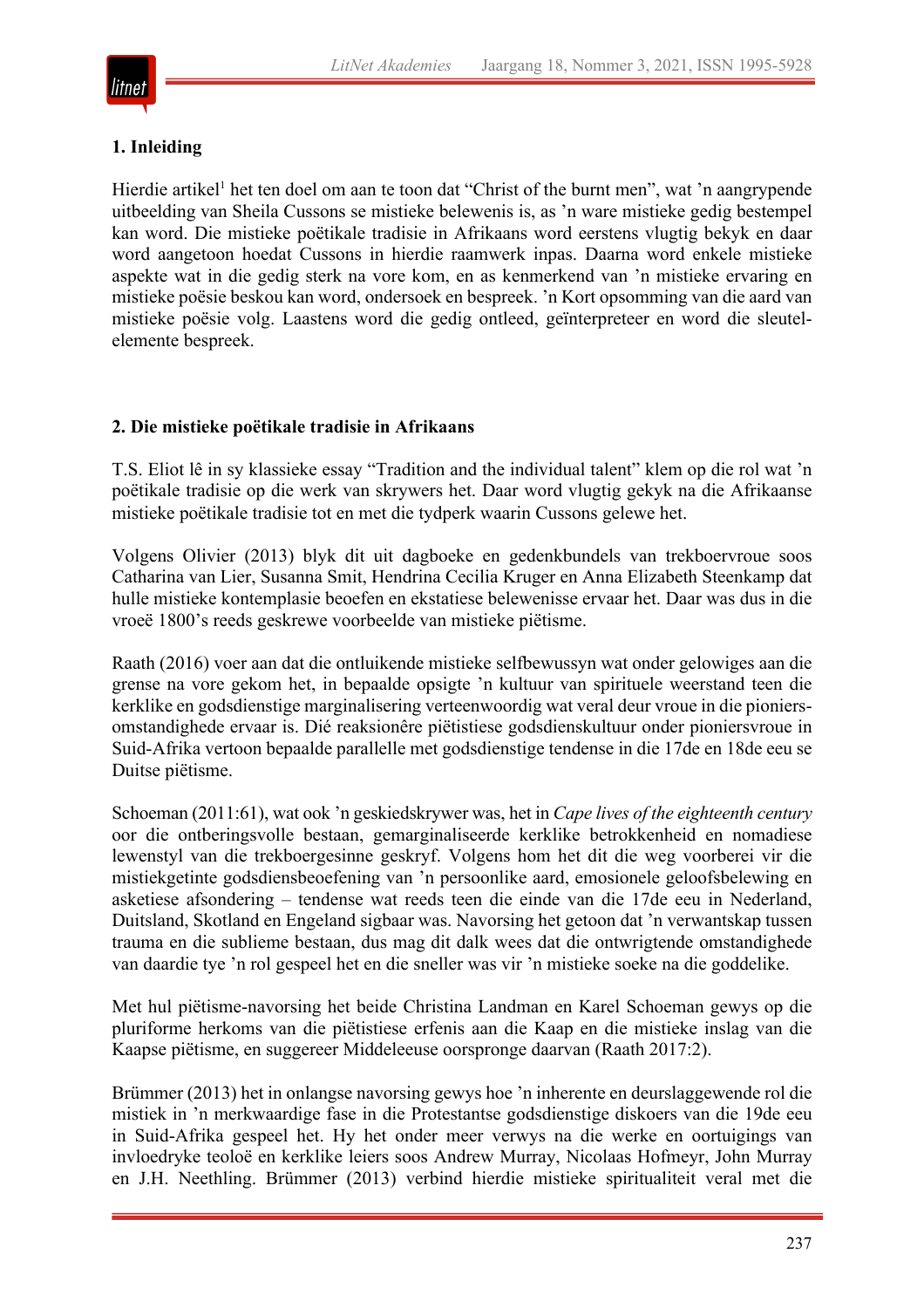

Nederlandse *Réveil* (en indirek met Zinzendorf en die piëtisme) waaraan hierdie persone blootgestel is tydens hul studiejare in Utrecht. Hierdie evangeliese tradisie het teen 'n teologiese rasionalisme en 'n intellektualisering van geloof (onder invloed van die Verligting) standpunt ingeneem, veral weens die vernietigende gevolge daarvan op die geloofs- en kerklike lewe.

Olivier (1985:5) wys egter daarop dat binne die Christelike tradisie die mistiek en die mistieke belewenis veral as 'n stroming binne die Rooms-Katolieke kerk gesien word, en die kontemplatiewe lewe, die kern van die mistiek, word as vreemd beskou vir die Calvinis met sy gerigtheid op die geregverdigde lewe deur God se genade. Volgens Spencer (1966:268, 288) sluit die Calvinistiese dogma van die volslae korruptheid van die mens die ontvanklikheid vir die mistiek uit.

De Villiers (2015:639) voer aan dat teenkanting teen die mistiek gedurende die apartheidsjare 'n hoogtepunt bereik het namate die teologie toenemend rasionalisties geword het, met 'n klem op die intellektuele en kritiek teen die mistiek wat as arbitrêr, emosioneel en individualisties beskou is. Vanaf die eerste helfte van die 20ste eeu heers 'n koue, intellektualistiese teologie wat ortodokse dogma voorstaan.

Die Afrikaanse godsdienstige digkuns, veral gewortel in die Protestantisme en die Calvinisme, bevat dus nie oor die algemeen elemente wat mistieke poësie kenmerk nie, en ons het dus nie 'n sterk mistieke poëtikale tradisie nie.

## **3. Sheila Cussons (1922–2004)**

Cussons, soos Hugo (2006) ook meen, is ons enigste ware Afrikaanse mistieke digter. Hy beskryf haar as ons mees erkende mistieke digter en wys daarop dat sy as Rooms-Katolieke gelowige vertroud was met die mistieke tradisie wat duidelik neerslag vind in haar poësie en van 'n diep deurleefde kennis daarvan getuig. Swart (2014:167) wys daarop dat sy as een van die grootste Afrikaanse digters beskou word en onderskei die volgende belangrike temas in haar oeuvre: vuur, godsdienstige intertekste, die bonatuurlike, die goddelike of metafisiese, asook die Katolieke en die mistieke. As beeldende kunstenaar het sy haarself eerstens 'n visuele kunstenaar geag en tweedens 'n digter, en die visuele speel dus ook 'n belangrike rol in haar werk. Kannemeyer (2005:453–9) verwys veral na Cussons se tegniese bedrewenheid en lig ook die "verwagtende uitsien na eenwording en die versmelting met God" (Kannemeyer 2005:457) as 'n sentrale motief in haar werk uit.

In haar huldeblyk aan Cussons verwys Hambidge (2004) na die onbeskryflikheid en kenmerkende paradoksale aard van die mistieke: "[D]ié digter skryf oor die ónmoontlike [...]" en "Soos alle mistieke digters, skryf sy op die rand van ineenstorting, van lewensvreugde enersyds, lewensafsku of -vrees andersyds."

Sy het gedurende haar leeftyd 11 bundels poësie gepubliseer waarvoor sy talle pryse verower het, onder andere die Hertzogprys in 1983 vir haar hele oeuvre.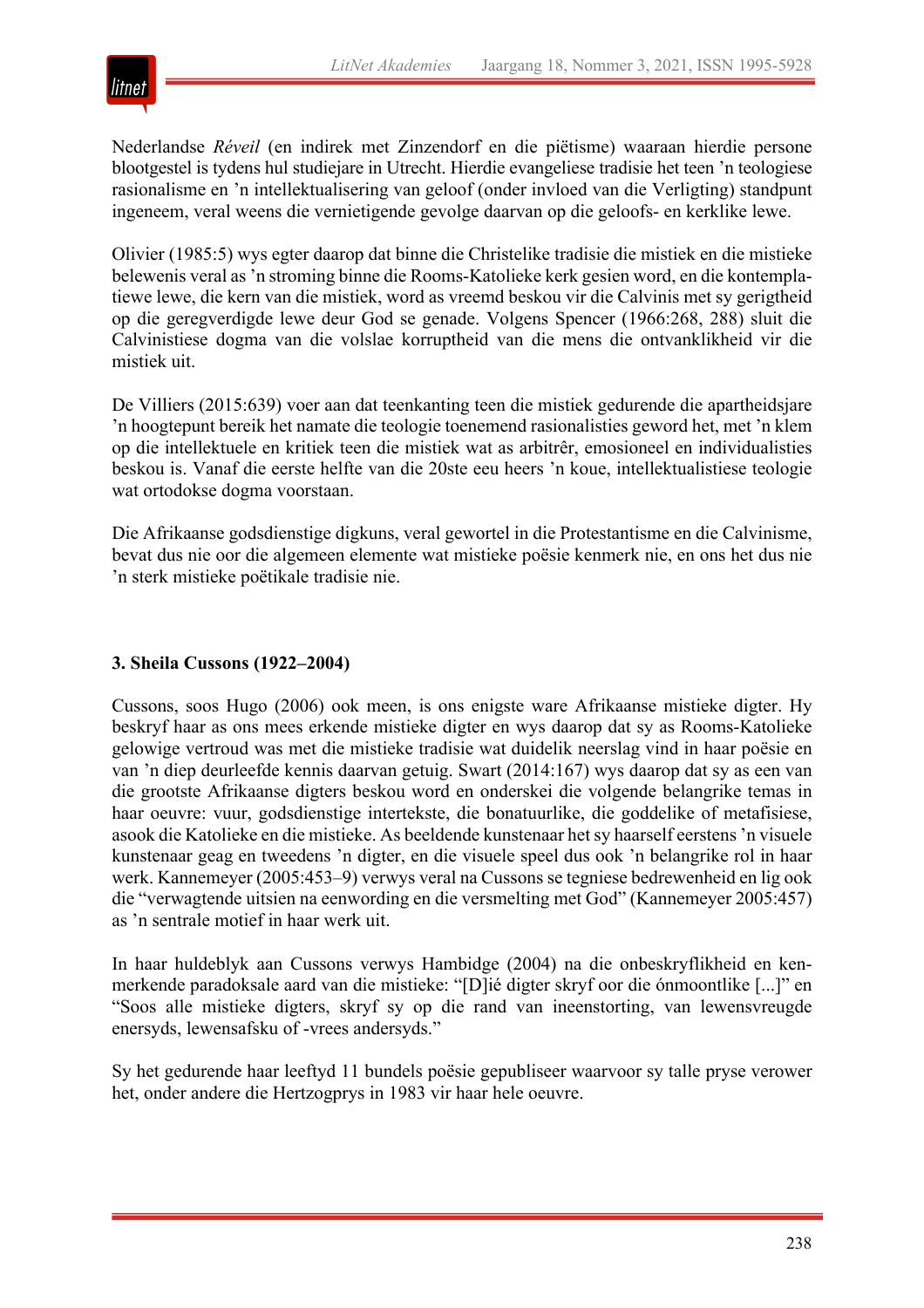

#### **4. Die mistieke**

Daar heers grotendeels ooreenstemming onder geleerdes dat die *mistieke ervaring* 'n onbevatlike begrip is wat rigiede kategorisering en definisies ontglip en moeilik definieerbaar is. Dit kan egter beskou word as die belewenis van 'n vereniging met die goddelike wat spruit uit die mens se brandende liefde vir God.

Daar word volstaan met die klassieke definisie uit die laat Middeleeuse teoloog, Jean de Gerson, se twee-volume verhandeling, *De mystica theologia*: "Mistieke teologie is 'n ervaringskennis van God wat spruit uit die omhels van verenigde liefde" ("theologia mystica est cognitio experimentalis habita de Deo per amoris unitive complexum") (Harmless 2008:4–6, eie vertaling). Wat vir Gerson belangrik is, is die deurleefde kennis van God.

#### *4.1 Grondslag van die mistieke*

Die Christelike mistieke tradisie is in 'n groot mate deur die leerstellings van Plato en die Neoplatoniste beïnvloed. Teïstiese mistieke denke berus op die beskouings van die groot filosoof Plato en dié van die Neoplatoniste wat Plato se idees verder ontwikkel en herskep het.

Plato het 'n dualistiese opvatting gehad dat die siel en liggaam afsonderlik van mekaar bestaan, dat die onsterflike siel in 'n sterflike liggaam vasgekeer is (*soma sema*) en dat die ware identiteit van die persoon by die siel lê.

Die Neoplatonistiese skool sou verder werk met dié basiese dualistiese gegewe dat die siel iets van sy Oorsprong in hom saamdra en dat hy daarna verlang en begeer om daarmee verenig te word. Uebersax (2008) wys op die diepte en gesofistikeerdheid van die Neoplatonistiese hantering van kwessies soos die aard van God, die siel en die verhouding tussen geloof, die rede, en persoonlike godsdienstige ervaring. Neoplatonisme was 'n dominante intellektuele krag in die tyd van die vroeë Christene wat met hul Joodse nalatenskap binne 'n Hellenistiese kultuur gelewe het, en die ontwikkeling van die Christelike teologie en mistiek is diepgaande deur Griekse denkpatrone beïnvloed.

Veral drie Neoplatoniste, naamlik Philo, Origines en Plotinus, het 'n belangrike bydrae tot die mistiek gelewer. Die beskouings van Plotinus word kortliks bekyk.

Hy was die klassieke eksponent van die emanasieteorie en het 'n komplekse metafisiese struktuur met drie fasette van die godheid daargestel: die Een, die *νοῦς* (Intellek) en die Siel of die Wêreldsiel waaraan die siel van die mens deel het (Olivier 1985:34). Hierdie beskouing van hom sou onder meer 'n invloed hê op die denke van Dionisius, wat 'n groot invloed op die Middeleeuse mistiek uitgeoefen het, asook Ruusbroec, 'n Vlaamse mistikus, wat beskou word as een van die grootste mistici wat die wêreld nog geken het (Underhill 1930:416, 425).

Plotinus se emanasieproses word so deur Minnaar (2000:31) verduidelik:

Soos die lig van die son moeiteloos en sonder om iets van die substansie van die son weg te neem, onophoudelik uitstroom, met verminderende krag soos dit verder en verder weggaan en tot niet raak in die duisternis, so kom uit die Een die Intelligensie *(νοῦς),* hieruit die Wêreldsiel, en hieruit op sy beurt weer die oerstof en stoflike heelal voort […]. Hierdie voortkoms is nie in tyd en ruimte nie, want tyd en ruimte verskyn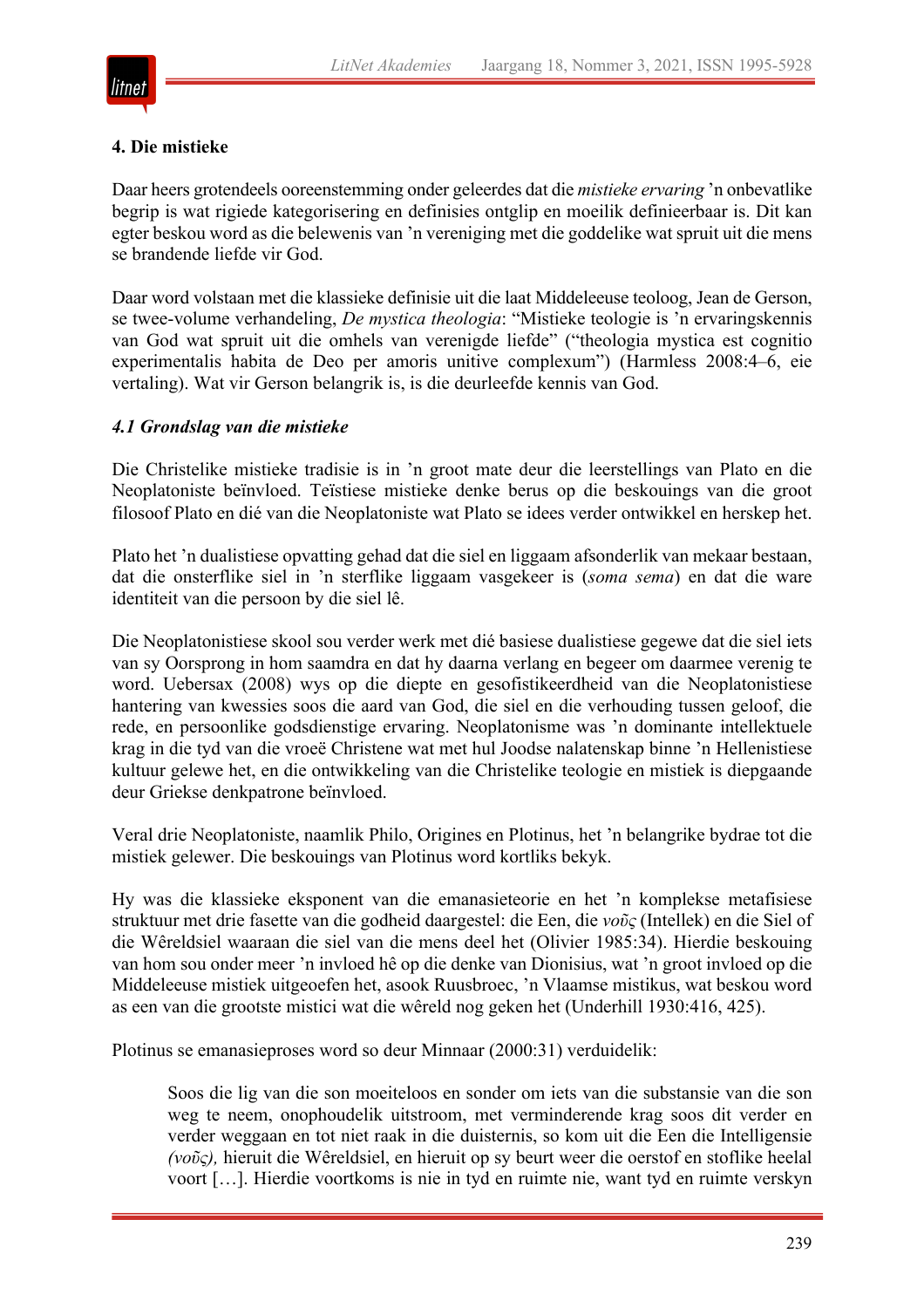

eers in die laaste stadium. Dus is alles van God, en God is in alles, maar tog op so 'n wyse dat sy absolute transendensie nie aangetas word nie.

Sekere kernelemente wat 'n integrerende deel uitmaak van die mistiek – die drie stadiums van die weg na eenwording, naamlik die allegoriese; goddelike dronkenskap; die *via negativa* of apofatiese; die emanasieteorie; en die *νοῦς* wat nou saamhang met die noëtiese aspek – is onmiskenbaar in die Neoplatoniste se denke aanwesig.

# *4.2 Enkele aspekte van die mistieke*

Binne die bestek van hierdie artikel is dit moontlik om slegs dié aspekte van die mistieke toe te lig wat in hierdie gedig manifesteer. Dit is veral die *via mystica*, die paradoksale, beliggaming en die traumatiese.

## *4.2.1 Via mystica*

Vir mistici met 'n drang na eenwording met God is die *via mystica* 'n noodsaaklike pad wat hulle ter voorbereiding vir die mistieke ervaring moet volg. Dit is 'n weg wat gekenmerk word deur verskillende fases, stappe of sporte, en om hierdie fases te deurloop, verg toewyding en opoffering. Kourie (2016) noem dit "a path of purification in order to effect what could be called a divine 'osmosis'".

Die *via mystica* spruit uit die feit dat God, wat in die siel aanwesig is, die mens bewus maak van Sy teenwoordigheid. Hierdie bewuswording, die aanraking deur die Liefde, wek 'n geweldige verlange na God in die siel op en laat die reis begin. Hierdie liefde van God is 'n verterende liefde: "Love has set the soul on fire and transmuted it into love, has annihilated and destroyed it as to all that is not love" (Kourie 2016).

Johnston (1978:79) wys op die volgende: "Mystical experience begins with an invitation. It is a call from beyond oneself. Sometimes this call is dramatic, [at] other times it is a secret and quiet call, a still small voice [...] that may have been alive in the heart since early childhood."

Die mistici en die teoretici stem saam dat hierdie uitnodiging en uiteindelike eenwording slegs moontlik is omdat die *scintilla animae* (vonk van die siel) reeds in die mens aanwesig is.

Hierdie "program" staan ook bekend as die Sanjuanistiese Weg (die *via purgativa*, *via illuminata* en *via unitiva*) en is gebaseer op die werke van San Juan de la Cruz (1542–1591 n.C.), Spaanse mistikus en monnik van die Karmelieteorde by wie die *via mystica*, of die mistieke "reis", sy hoogtepunt bereik. Dit is 'n verdere ontwikkeling van die fases van die mistieke weg wat begin met Paulus se twee stadiums van groei in Christus, naamlik dié van die kind en dié van volwassenheid (Ef. 4:12–16), asook Paulus se verwysing in Hebreërs 5:13–4 na dié wat nog van melk lewe teenoor dié wat vaste kos eet. Daarna is die Neoplatonistiese kategorisering van die aktiewe en die kontemplatiewe lewe deur onder meer Philo en Origines ontwikkel. Dionisius het dit nog verder ontwikkel en die klassieke drie stadiums, naamlik suiwering, illuminasie en eenwording onderskei, waarna Bernardus van Clairvaux en Ruusbroec dieselfde drie stadiums geïdentifiseer het (Kourie 2016):

The paradigm of the three ways offers the opportunity to discuss the diverse aspects that seem to constitute the process of sanctification necessary for every person in order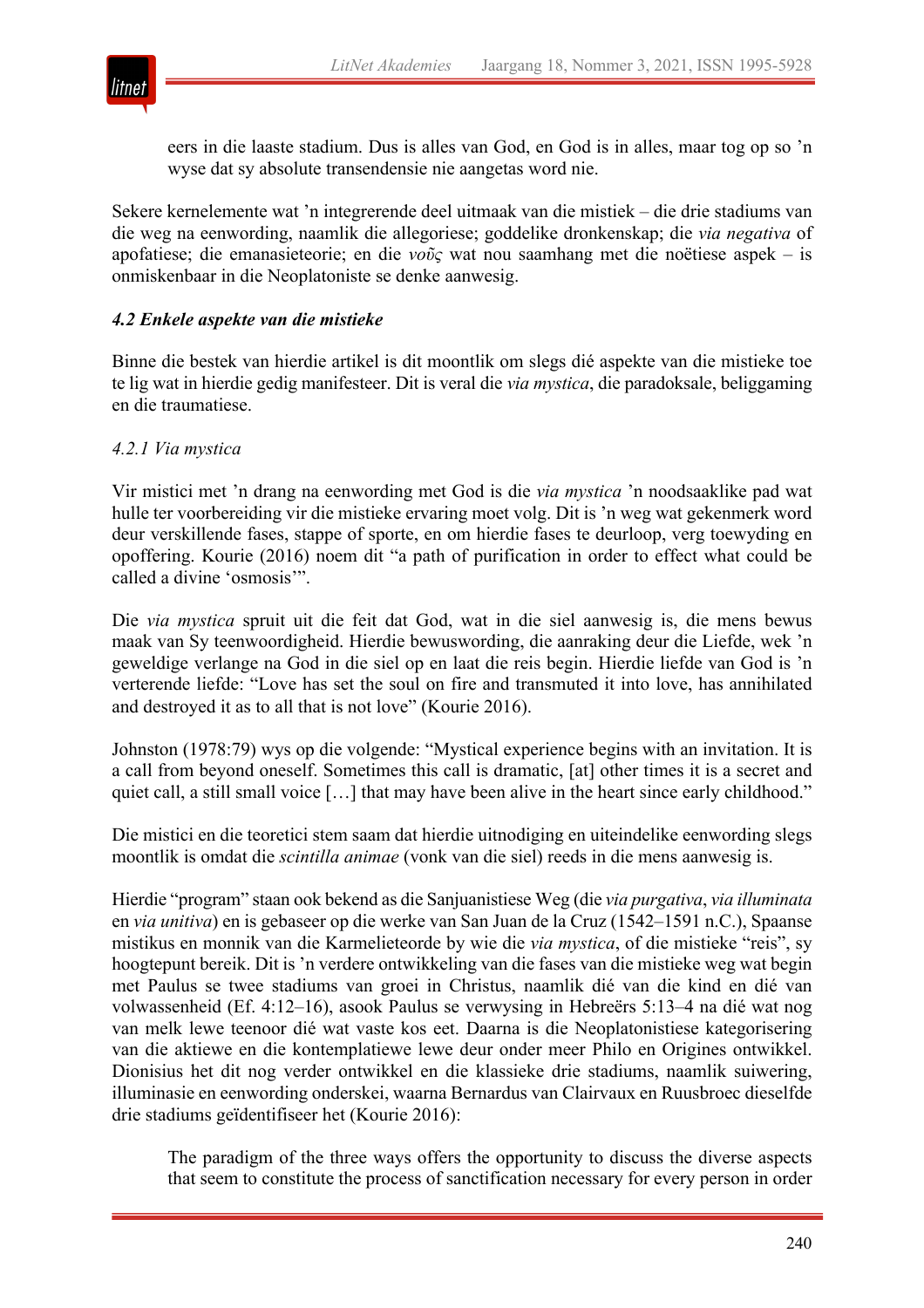

to attain "spiritual maturity" recognizing the "unique paths", within the broad threefold pattern of spiritual growth, that God invites individuals to walk […]. (McGonigle 1993:965)

Vanweë die delikate en vervlietende aard van die verskillende sielkundige toestande, soos dié wat met die kontemplatiewe lewe gepaard gaan, moet so 'n klassifikasie nie as rigied en as noodwendige verskillende stadiums beskou word nie. Op hierdie weg na 'n hoër geestelike vlak ervaar nie almal al die fases nie, ook nie op dieselfde wyse nie, en sommige daarvan word onderdruk en sommige verdoesel.

Daar word vervolgens gekyk na San Juan de la Cruz se drie fases van die *via mystica* – die Sanjuanisti.

## 4.2.1.1 *Via purgativa*

Die *via purgativa* is die reinigingsfase waartydens die verlange na God en die behoefte om by Hom te wees die mistikus laat besef dat sy eie ego, sy selfgesentreerde begeertes van die sintuie, verstand en hart en alles wat skeiding tussen hom en God maak, afgelê moet word. Volgens De la Cruz is die hooftaak van hierdie stadium om aktief betrokke te wees by "the trials and bitterness of mortification and in meditation upon spiritual things" (Kourie 2016). Die reinigingsproses versterk die psige en die gees en "is part of a process of integration whereby our inner fragmentation is overcome and all aspects of our human existence are brought together in a self-gift to God". Gedurende dié fase word 'n nuwe kennis ontvang – die noëtiese kenmerk van die mistieke ervaring, soos deur Kourie (2016) bespreek is.

Die paradoksale aspek van hierdie stadium is egter dat dit 'n "dark night of unknowing"*,* 'n leegheid, dorheid en wanhopigheid tot gevolg het. Daar is die sensasie dat alle geestelike lewe ineengestort het en regressie ingetree het. Merton (2004:92–3) verduidelik dit soos volg: 'n innerlike stryd is besig om plaas te vind tussen ons gevalle siel, die self wat ons ken, met God wat binne ons is. Ons natuurlike magte word gevolglik ingeperk, ons word nederig en onkundig en selfs in goeie werke voel ons kragteloos. Maar ook, hoewel ons aangetrokke is tot die verkeerde, het ons nie meer die mag om dit na te streef nie. Tog het ons mag oor onsself, en laat Hom nie gaan voor Hy ons seën nie. Hierdie mag is die mag van liefde en dit is van die antagonis self afkomstig. Merton verwys analogies na Genesis 32:22–30, waar die stoeigeveg van Jakob met God beskryf word en Jakob vir sy antagonis sê hy sal Hom net los as Hy hom seën.

## 4.2.1.2 *Via illuminativa*

Tydens die *via illuminativa* is die mistikus vervul met vrede, simpatie en liefde vir die mensdom, en ontwikkel 'n sensitiwiteit vir God se skepping. Hy ondervind harmonie in die wêreld en meditasie word kontemplasie en stille gebed. Die mistikus voel dat hy nou en hier in die wêreld is waarheen die mistieke weg hom gelei het; 'n wêreld waarin hy meer bekwaam voel, omdat dit nie meer belemmer is deur sy beheptheid met sintuiglike genot nie. Hy het in 'n groot mate versperrings oorkom en het 'n nuwe sekerheid oor sy siel se verhouding met God – 'n "verligting" waarin hy by nuwe gedrags- en denkstandaarde aangepas is.

Gedurende hierdie fase ondervind die mistikus dikwels wat Underhill (1930:247) "voices and visions" of "hallucinations of the senses" noem – psigiese verskynsels soos hallusinasies,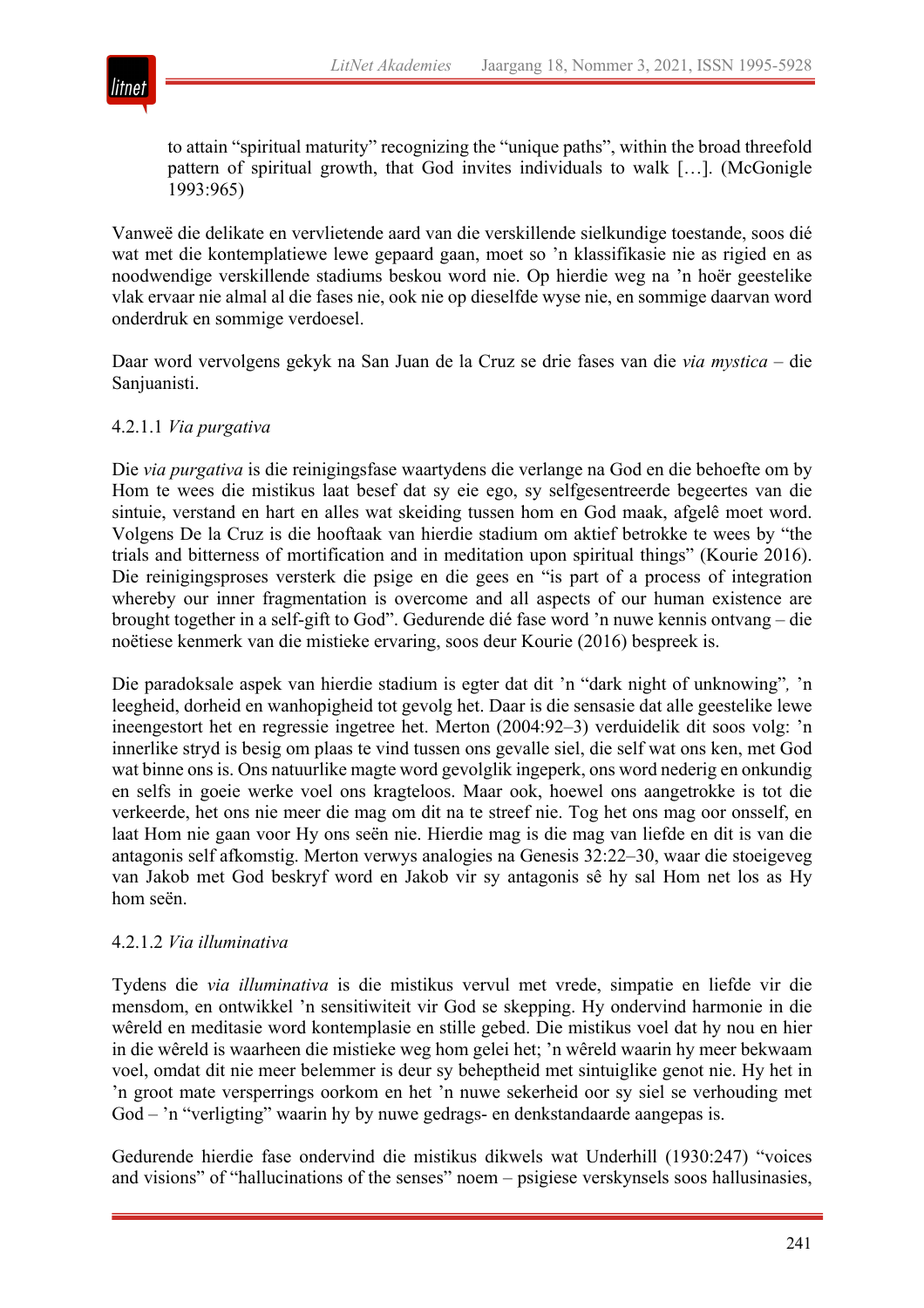

visies, stemme, parfuumgeure, ensovoort. *Stigmata* is 'n term wat gebruik word om die manifestering van liggaamlike wonde, of merke wat ooreenstem met die kruisigingsmerke aan Christus, te beskryf en kom soms by Christene, veral Rooms-Katolieke, voor. Hierdie verskynsel het die eerste keer by St. Franciskus van Assisi, 'n 13de eeuse Rooms-Katolieke monnik, voorgekom (Underhill 1930:344). Volgens Kourie (2016) is dit die "translation of psychic activity into visual, verbal and conceptual images". Sy sê verder dat Juan de la Cruz maan dat die mistikus nie aandag behoort te gee aan hierdie soort belewenisse nie.

Underhill (1930:350–352) voer aan dat, soos die "dark night of unknowing" van die vorige fase, die versterkte en ekstatiese bewustheid van die Absolute, die hoofkenmerk van die Verligting, sy eie duisternis meebring – die "dark night of the soul". Die mistikus word bewus van die eintlike wese van God en die self se voortgesette skeiding van en onverenigbaarheid met die Absolute wat hy gewaar het. Psigiese vermoeienis tree vroeër of later in, die toestand van verligting begin verbrokkel en die negatiewe bewussyn verskyn, wat 'n oorweldigende sin van duisternis, ellende en verlies tot gevolg het. Dit kan jare lank duur. Wat in werklikheid 'n invloei van God se lig en wysheid is, veroorsaak folterende lyding. Happold (1970:86) beskryf dit so: "It is the fathomless abyss, the Desert of the Godhead [...] A Dark Silence."; Johnston (1978:133) meen dat die toppunt van hierdie donker nag te vinde is in die uitroep aan die kruis: "My God, my God, waarom het U My verlaat?"

Kourie (2016) wys daarop dat San Juan de la Cruz ons herhaaldelik daaraan herinner dat "this same light, which can be experienced as painful and blinding, is also the light of union".

## 4.2.1.3 *Via unitiva*

Wanneer die derde stadium, die v*ia unitiva*, intree, sê Happold (1970:52) "the death of selfhood is complete". Die mistikus se diep drang na eenwording met God, die hoogste toestand wat in hierdie lewe behaal kan word, is bereik – die permanente sublieme toestand van die geestelike huwelik (Olivier 1985:74). Die diepste en rykste vlakke van die persoonlikheid kom aan die lig. Waaijman wys daarop dat sulke "transformation in love occurs in this life; transformation in glory belongs to the life after this life" (in Kourie 2016). San Juan de la Cruz het dikwels die metafoor van vuur gebruik om die verspreiding van liefde te beskryf: Die nuwe self gloei nou orals en skiet in vlamme uit. Dit is egter nie die einde van die pad nie, want die mistieke huwelik lei tot geestelike vrugte van die gees en 'n terugkeer na die wêreld. Paulus het in Galasiërs 2:20 gesê "en nou is dit nie meer ek wat lewe nie, maar Christus wat in my lewe" (Kourie 2016).

## *4.2.2 Die paradoksale*

Die paradoksale is 'n integrale deel van die mistieke belewenis, asook van die taal in die formulering daarvan. Volgens McGinn (1993:51) is paradoks "the essence of Mysticism". Merton verwoord die paradoksale soos volg: "The God whom the contemplative seeks is both experienced and beyond experience, is both knowable and unknowable" (in Harmless 2008:35). Merton (1998:167) verklaar: "The heart of the Christian mystical experience is that it experiences the ineffable reality of what is beyond experience. It 'knows' the presence of God, not in clear vision but 'as unknown'." Andreach (1964:16) stel dit soos volg: "Paradoxicality [...] is one of the universal common characteristics of mysticism in all cultures, ages, religions, and civilizations of the world."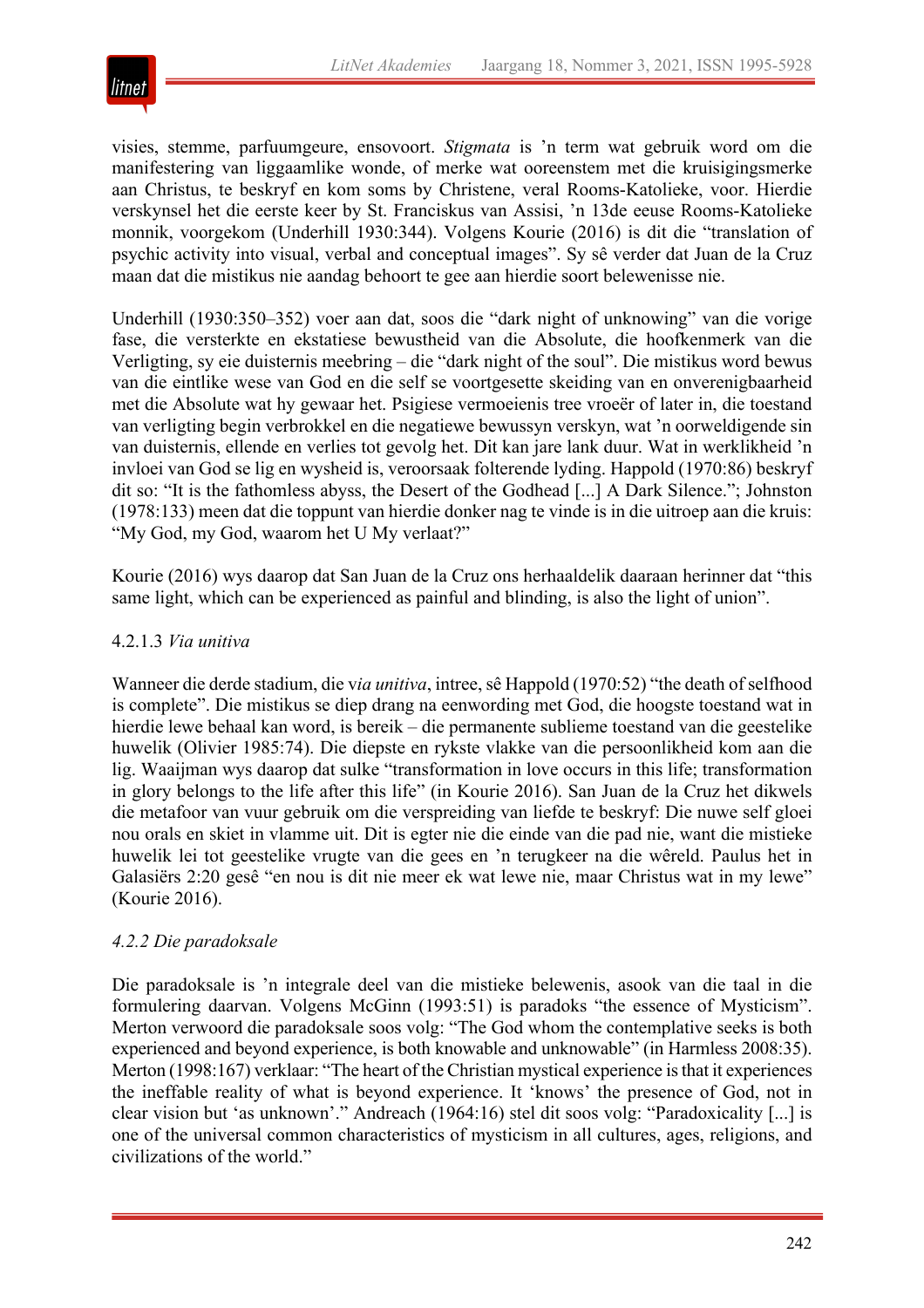

# *4.2.3 Beliggaming*

Ook beliggaming speel 'n insiggewende rol by sowel die mistieke as by die leser van veral mistieke poësie. Kugle (2007:13) wys daarop dat die liggaam nie net iets oorblywend is soos 'n voertuig waarin die siel reis nie (Plato se metafoor), ook nie iets aanvullend tot denke (soos Descartes gemeen het) nie. Die liggaam is sowel die grondslag van en die produk van syn in 'n betekenisvolle wêreld. Hy verwys na Farid Al-Zahī, 'n Marokkaanse geleerde in Arabiese letterkunde en Islamitiese kulturele studies, wat 'n belangrike bydrae gelewer het tot die teorie van beliggaming, en maak gebruik van sy fenomenologiese skema oor beliggaming.

Al-Zahī onderskei verskillende soorte bewussyn, waarvan een is wat hy *vervoering* ("rapture") of "of being with the body" noem (Kugle 2007:24). Dit word beskryf as bewussyn wat intimiteit met die liggaam ervaar wat in 'n sterk maar verleidelike efemeriese oomblik bereik word wanneer die ego gevul word met die liggaam se syn en beweging. Hierdie ervaring lei die bewussyn na intieme identifisering met die liggaam deur totale konsentrasie en absorpsie in die liggaam se handelinge. Hierdie soort bewussyn sluit onder meer dans, seksuele orgasme, asook mistieke ervarings in.

Die mistikus se liggaam word dus ingepalm en geïnkorporeer, en so word mistieke ervaring beleef en *deur*leef. Dié ervaring word deur beliggaamde skryf blootgelê en as sulks word simpatieke resonansie in lesers gewek. Anderson (2001:2) stel dit só:

Relaying human experience *from the inside out* and entwining in words our senses with the senses of the world, embodied writing affirms human life as embedded in the sensual world in which we live our lives.

Die leser se perseptuele, liggaamlike, sensomotoriese, kinestetiese en imaginêre gewaarwordings word deur woorde en beelde gewek om lewend te word asof die ervaring sy eie is. Beliggaamde skryf probeer om die liggaam te laat praat (Anderson 2001:2). In sy artikel oor die verband tussen die traumatiese en mistieke ervarings beklemtoon Fodor (2006:14) ook die rol van die imaginêre: "the embodied imagination that feels, sees, and hears".

Dailey (2013:9) se beskouing is dat dit 'n performatiewe proses is waarin liggaam en teks saamgesnoer word en Bolt (2004:150) voer aan dat die liggaam hierdeur taal *word*, eerder as wat dit bloot deur taal beskryf word. Dit kan dus beskou word as 'n performatiewe beliggamingshandeling waarin die ervaring in die skrywer aanwesig gemaak word terwyl hy skryf, en in die leser terwyl hy lees.

Beliggaming speel 'n kardinale rol in Middeleeuse Soefi-godsdiensbeoefening; die liggaam word vir spirituele doeleindes geritualiseer in die *samā*'-seremonie.

In Spies (2007:94) se artikel oor poësie, wat sy 'n misterie noem, verwys sy na Emily Dickinson wat poësie as beliggaamde ervaring herken het en voer aan: "Poësie moet iets aan die leser doen; dit moet ontroer en verruk; dit moet op een of ander wyse die binneste van die leser in beroering bring. As dit die leser volkome koud laat – mits sy of hy natuurlik 'n sintuig vir die poësie het – is dit nie poësie nie."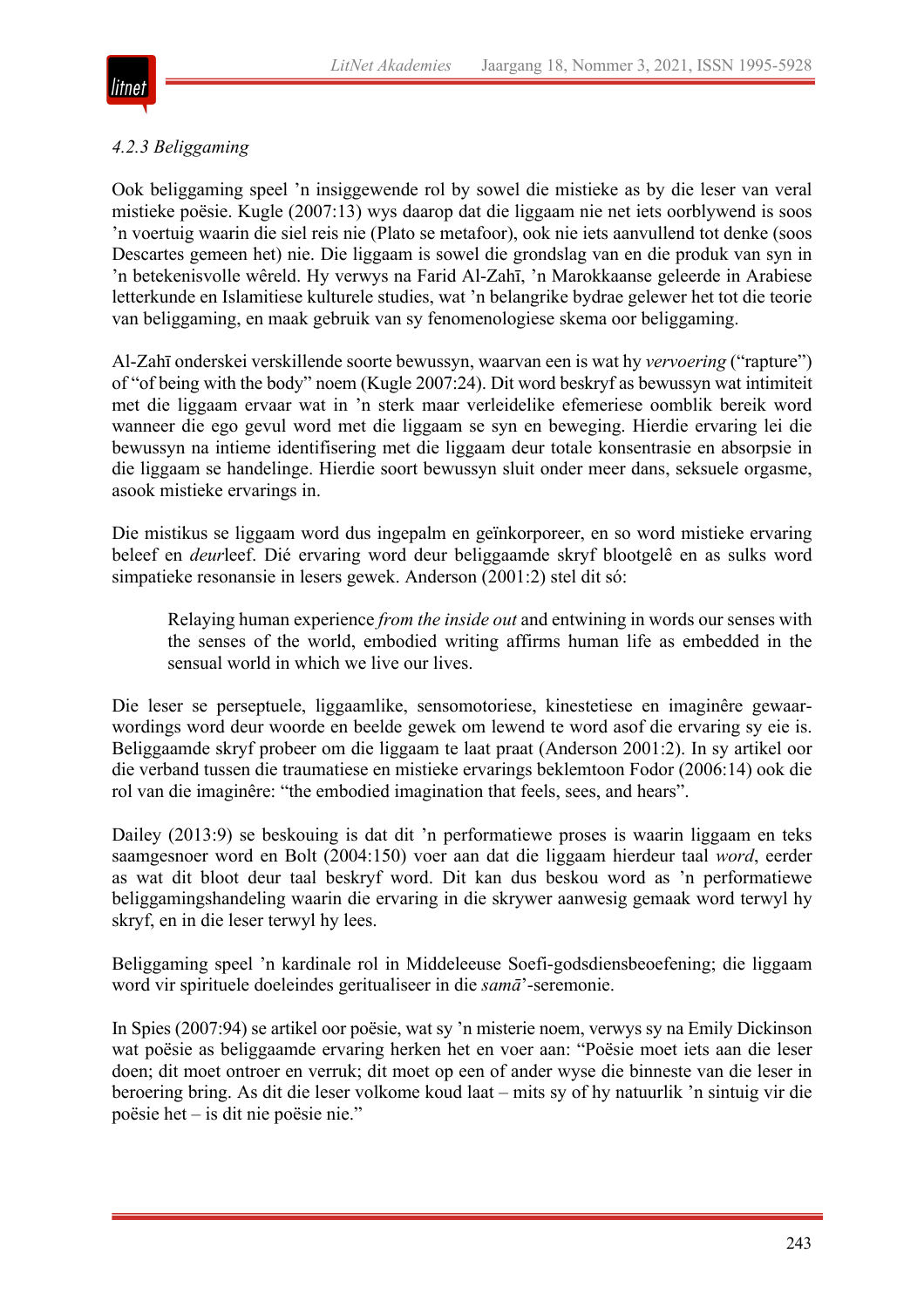

In aansluiting hierby skryf De Certeau (1992:22):

The mystic "somatizes", interprets the music of meaning with his or her corporeal repertoire. One not only plays one's body, one is played by it. […] In this regard, stigmata, visions, and the like reveal and adopt the obscure laws of the body, the extreme notes of a scale never completely enumerated, never entirely domesticated, aroused by the very exigency of which it is sometimes a sign and sometimes a threat.

Vir De Certeau is die mistieke ervaring primêr 'n ervaring nie van bewustheid nie, maar van die dieptes van die liggaam en sy onbekende potensialiteite; 'n poging om te ervaar wat vóór en ónderkant taal in die dieper liggaam lê wat stabiele strukture van taal en sosiale konvensies bedreig (Goddard 2001:57).

Die betekenis wat die mistikus beliggaam is nie 'n betekenis wat besit kan word nie, maar slegs gemerk word deur die afwesigheid van die mistikus se wete. Ook ontwrig die mistikus se betekenis die vloei van tyd. Net soos musiek nie in 'n oomblik gehoor word nie, maar slegs in verwantskap met die oomblikke wat dit voorafgaan en daarop volg, so ook benodig die mistieke gebeurtenis tyd om beleef te word. Die mistieke ervaring "opens up an itinerary" en straal 'n mistieke lewe uit "when it recovers its roots and experiences its strangeness in ordinary life" (De Certeau 1992:19).

De Certeau (soos aangehaal deur Fodor 2006:9) meen daar is twee tipes kennis: een wat konseptueel en maklik begryplik is, en 'n ander wat eenvoudig geleef/beleef/beliggaam word, wat nie geken kan word sonder dat dit geleef word nie. Mistieke ervaring hoort by laasgenoemde kategorie. Dit sluit aan by die imaginêre, noëtiese kennis wat as een van die kenmerke van mistiek beskou word. Mistieke kennis kan nooit besit of ingegraveer word nie, maar soos musiek kan dit slegs gehoor en gevoel word. Die mistikus se liggaam word soos die snaar van 'n harp gepluk om die betekenis wat beliggaam word, vry te stel – 'n betekenis wat voorlopig ingegraveer word, maar slegs volledig teenwoordig en werklik word wanneer dit gespeel word.

## *4.2.4 Die traumatiese*

Wat veral skrynend in Cussons se bespreekte gedig verweef is en ten grondslag daarvan lê, is die traumatiese wat dikwels nou skakel met die sublieme in mistieke belewenisse.

Pyn en lyding, sê Underhill (1930:24), dui 'n diepgaande disharmonie tussen die sintuiglike wêreld en die menslike self aan, en indien die self nie deur 'n doelbewuste en omsigtige poging by hierdie wêreld kan aanpas nie, kan dit slegs opgelos word deur sig te wend na 'n ander wêreld waarby daar aanklank gevind word.

Die woord *trauma* is afkomstig van die Griekse woord vir *wond*, wat 'n ernstige besering nie net aan die liggaam nie, maar ook die psige, aandui. Bowlby en Briggs (2014:100) wys daarop dat die Franse woord vir die werkwoord *wondblesser* is en koppel dit aan die Engelse werkwoord *bless*, met ander woorde om geseën te word.

Aucamp (2015:5) verwys na Chignell en Halteman wat die sublieme met die religieuse verbind. Hulle verdeel die sublieme moment in drie fases en voer aan dat die religieuse tydens die derde fase te voorskyn kom. Versteeg se betoog sluit in 'n mindere mate by Chignell en Halteman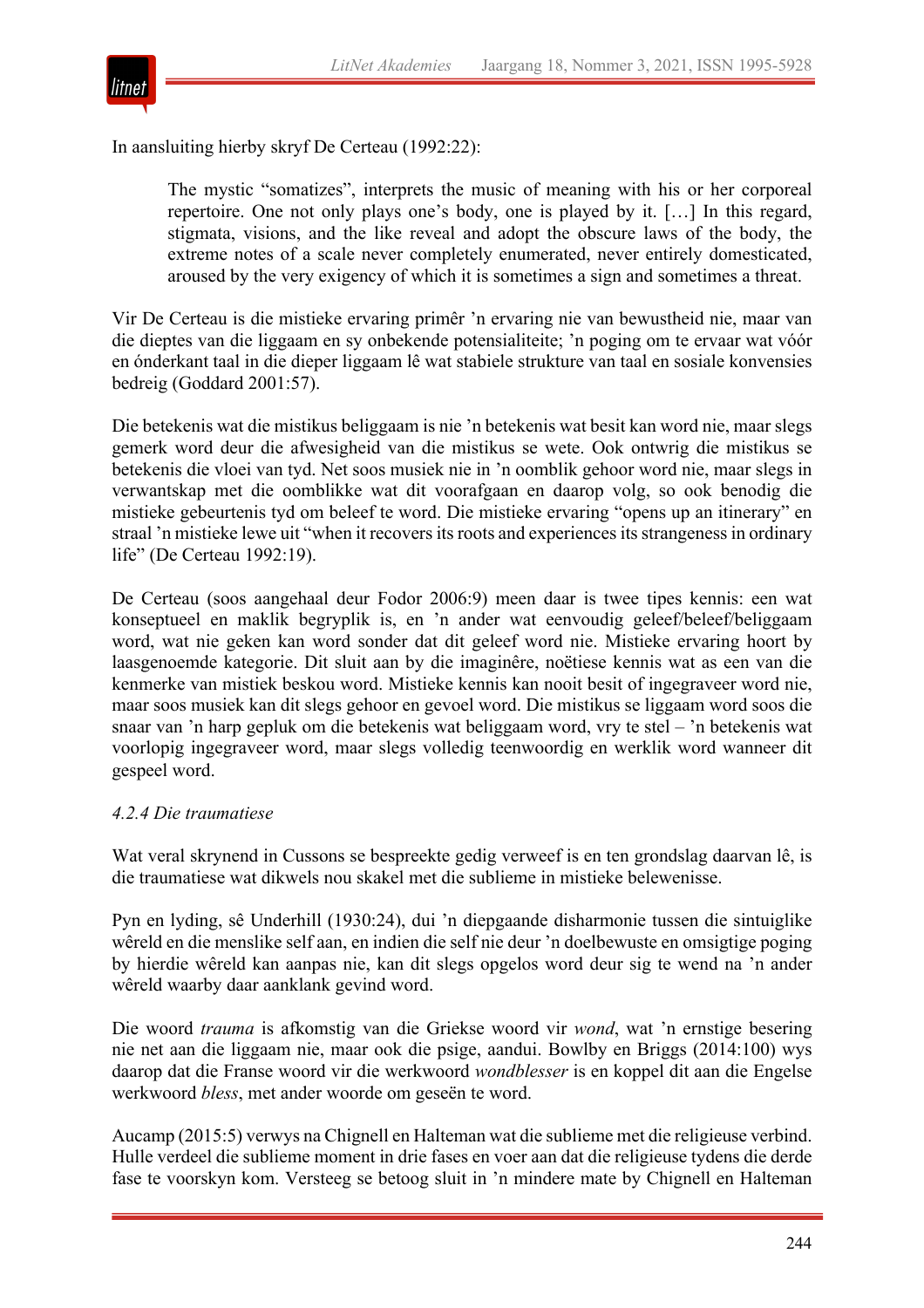

aan wanneer sy verwys na die metafoor van die wond as 'n aspek van 'n traumatiserende belewenis en die religieuse:

De metafoor van de wond kent immers een lange geschiedenis in zowel seculiere als religieuze context, waarbij ik niet alleen doel op het bekende symbool van de kruisiging van Jezus. Lange tijd werd de openheid van het gewonde lichaam – en bij extensie de geest – in meer algemene zin begrepen als een weg tot spirituele heling of groei, terwijl men zich tegelijkertijd diep bewust was van de risico's van diezelfde wond. (In Aucamp 2015:5)

Sowel Rumi as die liedjieskrywer en mistikus Leonard Cohen skryf oor die "wond" en lê 'n verband tussen die wond en die "lig":

Let a teacher wave away the flies and put a plaster on the wound.

Don't turn your head. Keep looking at the bandaged place. That's where the light enters you.

And don't believe for a moment that you're healing yourself.

(Jalāl al-Dīn Rūmī 1997:142)

En:

Ring the bells that still can ring Forget your perfect offering There is a crack, a crack in everything That's how the light gets in.

(Reëls uit Leonard Cohen se lied "Anthem" (1993))

Versteeg, soos aangehaal deur Van der Merwe (2014:212), meen dat die wond 'n sekere aantrekkingskrag het as toegang tot 'n waarheid wat ons andersins nie kan ervaar nie. Ook lê sy 'n verband tussen trauma of lyding en die sublieme, of dit wat heilig is, en meen dat beide aan die grense van ons kognitiewe raak. Die Lacaniaanse begrippe *die denkbeeldige*, *die simboliese* en *die reële* sluit aan by die mistieke en die traumatiese. In trauma of lyding word ons uit ons bekende wêreld van die Lacaniaanse denkbeeldige ("imaginary") en simboliese ("symbolic") ontwrig. Chandler (2005:195) verduidelik dat 'n tydelike breuk in die kontinuïteit en stabiliteit van gesimboliseerde betekenis ontstaan, asook devaluasie van identiteit en rasionele epistemologiese denke, wat tot die traumatiese konflik lei. Sy wys daarop dat die traumatiese ervaring dus nie sy oorsprong in enige intrinsieke eienskap van die (traumatiese) ervaring het nie. Die ervaarder bevind hom in die sfeer van die Lacaniaanse begrip van die reële – dit wat buite die grense van die simboliese orde lê (Van der Merwe 2012). Fink (1995:24) wys daarop dat die reële dit is wat nog nie gesimboliseer is nie en wat simbolisering weerstaan, en Qazi (2011) voeg by: "It is this resistance to symbolization that lends the Real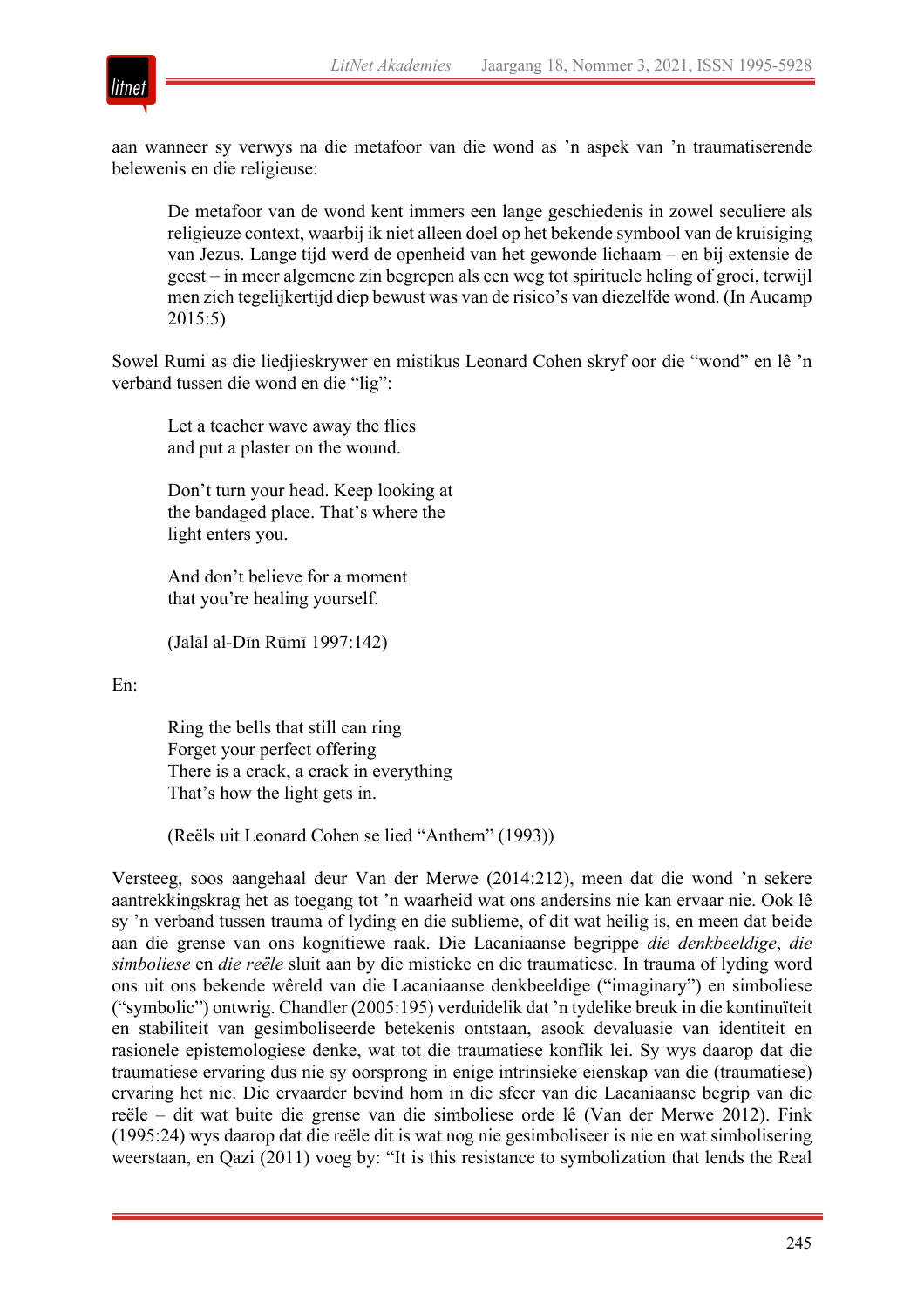

its traumatic quality." Die individu ondervind gevoelens van dissosiasie, disoriëntasie en bevreemding en soos Sawyer (2014:159) dit stel, voel hy/sy afgesny van *logos.*

Van der Merwe (2012) sê die reële is dus die vreemde, die bevreemdende, of, in die betekenis wat Žižek daaraan heg, ook die traumatiese of traumatiserende – dus daardie Iets wat die gebruiklike, vertroude en bekende verklaringsmodelle van die individu oorstyg en daarom "vreemd" en bevreemdend aandoen, want dít is juis die skrikwekkende vreemdheid van die traumatiserende ervaring wat nie met woorde omvat kan word nie. Die poging om dit desondanks daar te stel, is soos die omsirkeling, vanuit (af)wisselende perspektiewe, van 'n kern wat nie definitief en finaal beskryf kan word nie.

Oorspronklike angs is die ervaring waarop *Dasein* in transendensie onthul word en bring 'n diepgaande skeiding van die gewone synswêreld mee. Heidegger (1929) beskou "the basic state-of-mind of anxiety as a distinctive way in which Dasein is disclosed", en voer aan: "[A]ll utterance of the 'is' falls silent." Heidegger (1929) beskryf hierdie angsgevoel soos volg:

In angstoestande sê ons dat "ons ongemaklik voel [*es ist einem unheimlich*]". Wat is "dit" wat "'n mens" ongemaklik "laat" voel? Ons kan nie sê wat dit is voordat ons ongemaklik voel nie. Alle dinge en ons, self, sink in 'n toestand van onverskilligheid in. Dit is egter nie in die sin van blote verdwyning nie. Dit is eerder dat die terugwykende dinge self na ons toe draai. Die terugtrede van wesens wat ons oor die algemeen in angs omsingel, beknel ons. Ons kry geen houvas op dinge nie. In die wegglip van wesens oorval slegs hierdie "geen houvas op dinge nie" ons en bly oor. [...] In die algehele ontwrigtende ervaring van hierdie onsekerheid waar daar niks is om aan vas te hou nie, is suiwer Dasein al wat nog daar is. (Eie vertaling)

## **5. Die aard van mistieke poësie**

Die mistieke ervaring transendeer alle konseptualisering en verbalisering, dus word dit as onuitspreeklikheid beskou. Happold (1977:52) glo dat die mens in 'n mistieke ervaring 'n toestand bereik wat die swye, die "Dark Silence", tot gevolg het, en beskryf dit so: "a complete death of selfhood, when all images and intermediaries have been abandoned". Merton (1967:14) praat van 'n tradisie waar die mistici hul ervarings nooit verwoord nie: "In order to preserve the purely spiritual quality (they) refuse to rationalize or verbalize the experience."

Grové (1989:141) voer aan: "Daar is in die poësie – en dis miskien die wesenlike kenmerk van alle poësie – 'n ontglippende element wat deur die skerpsinnigste analise nie bloot te lê of onder woorde te bring is nie." Volgens hom is poësie "die aanwending van die taal [is] op so 'n wyse dat dit die hoogste potensie van die woord" benut en dat "'n ganse vergeestelikte ervaring" in die gedig aangetref kan word. Ook verwys hy na "geheime kragte" wat in die woord skuil en bevry word (Van der Berg 2019:179).

Anderson (1993:116) stel dit so: "It may be that the most intriguing facet of mystical writing, poetry or prose, is that the element of obscurity and mystery never diminishes. Like clouds it changes shape, but cloud it remains – bright, dark, or fog." Daar is duidelik 'n verband tussen die wese van die mistieke en dié van poësie, en dan veral liefdespoësie. Mistiek, soos trauma, word deur die verbrokkeling van 'n bekende wêreld gekenmerk.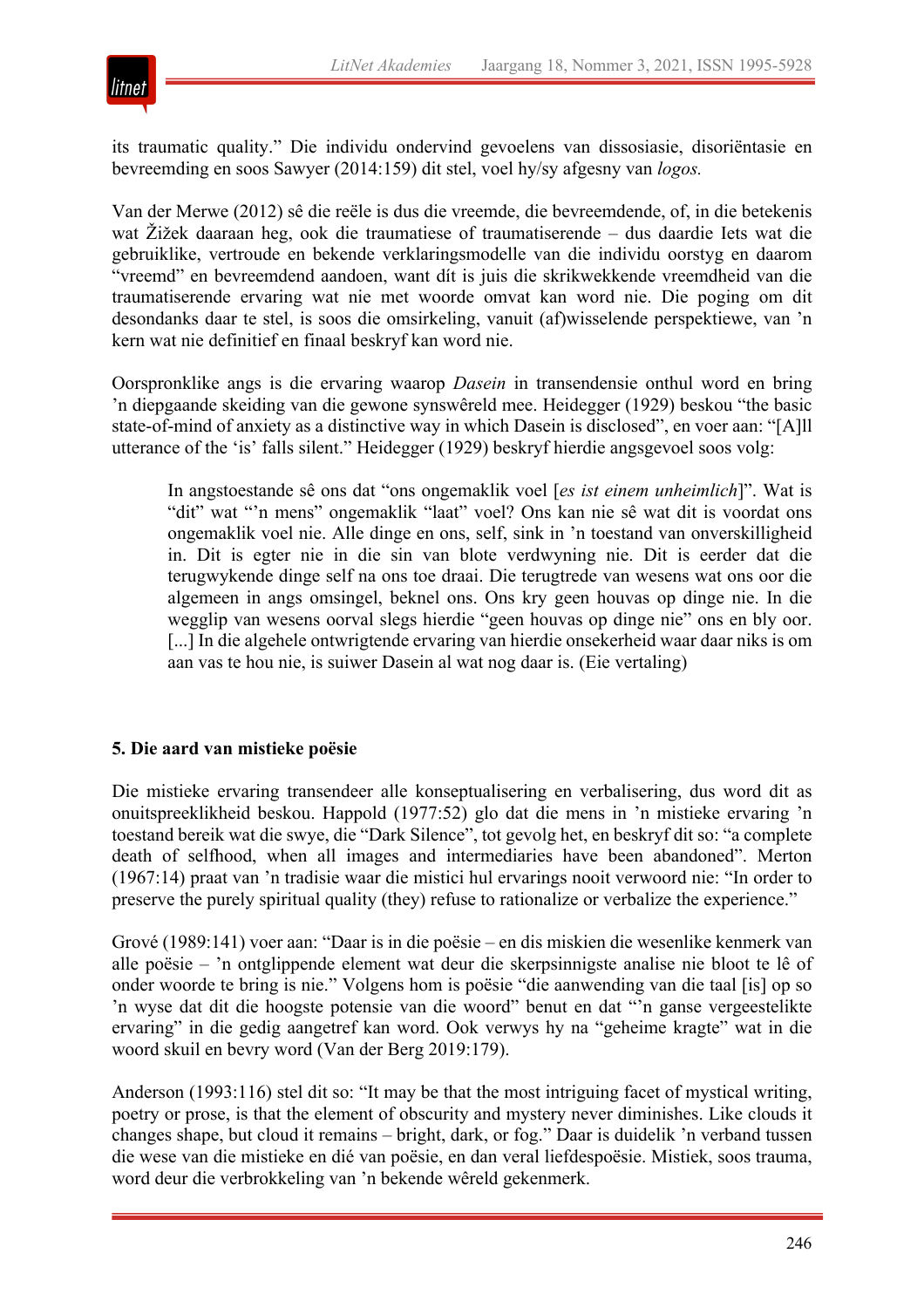

Dié elemente wat in Grové se beskouing aan die lig kom, sluit nóú aan by die aard van die mistieke. Vanselfsprekend is die mistieke gedig 'n "vergeestelikte ervaring", want dit is immers waaroor dit gaan. Die "ontglippende element" waarna Grové verwys, is presies wat Derrida aanvoer oor betekenis wat voortdurend verskuif ("defer") word. Die begrip *geheime kragte* sluit aan by die gedagte van geheimhouding wat volgens Derrida 'n affiniteit met die heilige het, dat die heilige verborge is en ontsluier moet word.

In aansluiting hierby verwys Marie Howe, voormalige staatsdigter van New York, ook na die heilige in haar siening oor poësie: "It can't be paraphrased. [...] The great poetry I love holds the mystery of on being alive. It holds it in a kind of basket of words that feels inevitable […] It has the quality of a spell […] Its roots can never wholly be pulled out from sacred ground." (Tippett 2016)

Hatab (1982:62) meen dat Ezra Pound se definisie van poësie as "language charged with meaning" ook van toepassing op mistieke taal kan wees. Die sensitiwiteit van sowel spreker as luisteraar is 'n deurslaggewende element in hierdie dimensies van taal. Wanneer die houding teenoor taal gepas is, "then language does not violate but rather presents the mystical".

# **6. 'n Ontleding en interpretasie van "Christ of the burnt men"**

Met bostaande as agtergrond, word Cussons se gedig vervolgens ontleed en geïnterpreteer met 'n fokus op die mistieke karakter daarvan.

## **"Christ of the burnt men"**

## *Thomas Merton*

- 1 Jy sal my ook al hoe meer wen, glimlaggende
- 2 skerts-oog blink-oog Christus wat my vervaarde jare
- 3 op jou afstand gadegeslaan het: jy het
- 4 jou hande nie tóé uitgesteek toe ek
- 5 jou sengende wonde aan my lyf ontvang het nie
- 6 maar fel jou kruis geteken oor my, in hand
- 7 en voet en romp en hoof, en deur die beswyming
- 8 onder druppende bloedplasma- en soutwatersakke
- 9 kom skyn voor my met net die trekking van 'n glimlag
- 10 van uiterste pyn om die mondhoeke, jou oë
- 11 blink van 'n verskriklike akkoord.
- 12 En ek begryp, jy het my geteken vir die avontuur
- 13 van jóú, ek wat vuur bemin en altyd waaghalsig was –
- 14 O wat is die brand in die brein en hart wat brandender brand
- 15 as die vlam aan die lyf en wat gaan gloei in klip en sand
- 16 onder my eenvoetig-springende begrip agter jou
- 17 ságsinnigheid aan?: Nee, iets heerlikers: as jy eindelik
- 18 omdraai met oë wit en stip en ver en skouers gemantel
- 19 met 'n verwoede en stormende son: o my kosmiese Christus:
- 20 drie-en-dertig jaar verdoesel in die klein en donker vlees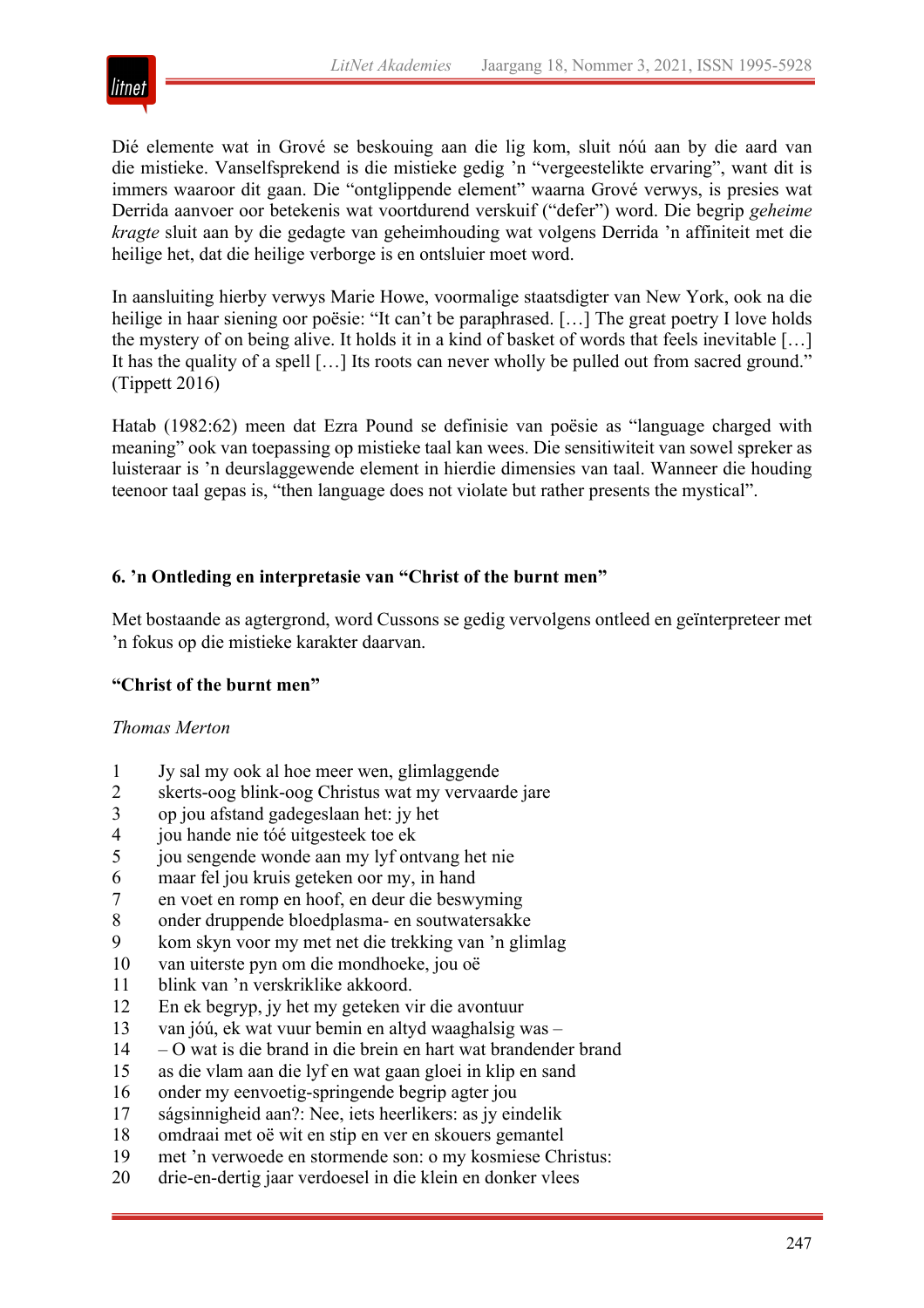

- 21 wat jy in een nag oopgevlek het om jóú vir my te bevry
- 22 opdat ek jou raaksien, raak weet, raak het, en nog wag jy
- 23 dat ek moet sê, heeluit moet sê: grýp my hande dan,
- 24 amper sonder vingers vir jou: kundige timmerman.

Hierdie gedig het in 1978 in *Die swart kombuis* verskyn.

Die titel, "Christ of the burnt men", is 'n aanhaling uit die mistikus, skrywer en monnik Thomas Merton (1915–1968) se *The seven storey mountain*: "That you may become the brother of God and learn to know the Christ of the burnt men" (Merton 1948:462).

Die verwysing is na vuur wat talle kere as metafoor in die Bybel (1983) voorkom om God uit te beeld, soos byvoorbeeld God se verskyning aan Moses as 'n brandende doringbos (Eks. 3:3), die beskrywing van God se teenwoordigheid wat vir die Israeliete gelyk het "soos 'n gloeiende vuur op die berg" (Eks. 24:17) in die Ou Testament, en die volgende uitbeelding van die wederkoms in die Nuwe Testament: "[...] en aan julle lyding, en ons s'n, sal Hy 'n einde maak wanneer die Here Jesus met sy engele in 'n vuurvlam uit die hemele verskyn" (2 Tess. 1:7). Dit word onder meer ook in die Bybel as simbool van suiwering beskou, soos in Sag. 13:9: "[...] sal Ek met vuur louter soos silwer gelouter word. Ek sal hulle suiwer soos goud gesuiwer word." In Levitikus 1:9 word daar verwys na "die brandoffer, 'n vuuroffer wat deur die Here aanvaar word". Dit word beskou as die "volledigste" van alle offers wat aan God gebied kan word.

Volgens Cannon (s.j.:205) was Merton "on fire with the love of God", en hy gebruik vuur as metafoor vir God, ook in 'n paradoksale sin van dit wat die mistikus terselfdertyd pyn aandoen, maar ook suiwer, sodat hy in vlamme uitbars en in God getransformeer word:

It is into this abyss of blazing light, so infinitely bright as to be pure darkness to our intelligence that the mystic enters not only with his eyes, his imagination, and his mind but with his whole soul and substance, in order to be transformed like a bar of iron in the white heat of a furnace. The iron turns into fire. The mystic is transformed in God. (Merton 1981:261)

Vir Cussons roep vuur haar traumatiese ervaring van 'n brandongeluk op waarin 'n gasstoof in haar gesig ontplof en sy erge brandwonde opgedoen het wat verminktheid en amputasies tot gevolg gehad het.

Wat dadelik in die gedig opval, is die byna skokkende oneerbiedigheid wat openbaar word deur die familiariteit van die informele jy- en jou-aanspreekvorm vir Christus, die menslike eienskappe, naamlik "glimlaggende skerts-oog, blink-oog Christus" waarmee sy Hom uitbeeld, asook die verwytende opmerking in reëls 3–4. Olivier (1985:5) wys daarop dat hierdie soort gewaagde taalgebruik kenmerkend is van 'n mistieke teks en een van die wyses is waarop 'n mistikusdigter die onderliggende paradoksale van die gaping tussen sy empiriese wêreld en die goddelike domein uitdruk.

Reeds in reël 1 met "Jy sal my ook al hoe meer wen" word die leser op die feit voorberei dat 'n progressiewe proses gaan volg, 'n reinigingsproses, die *via mystica* wat die digter tot volle noëtiese begrip van Hom sal bring.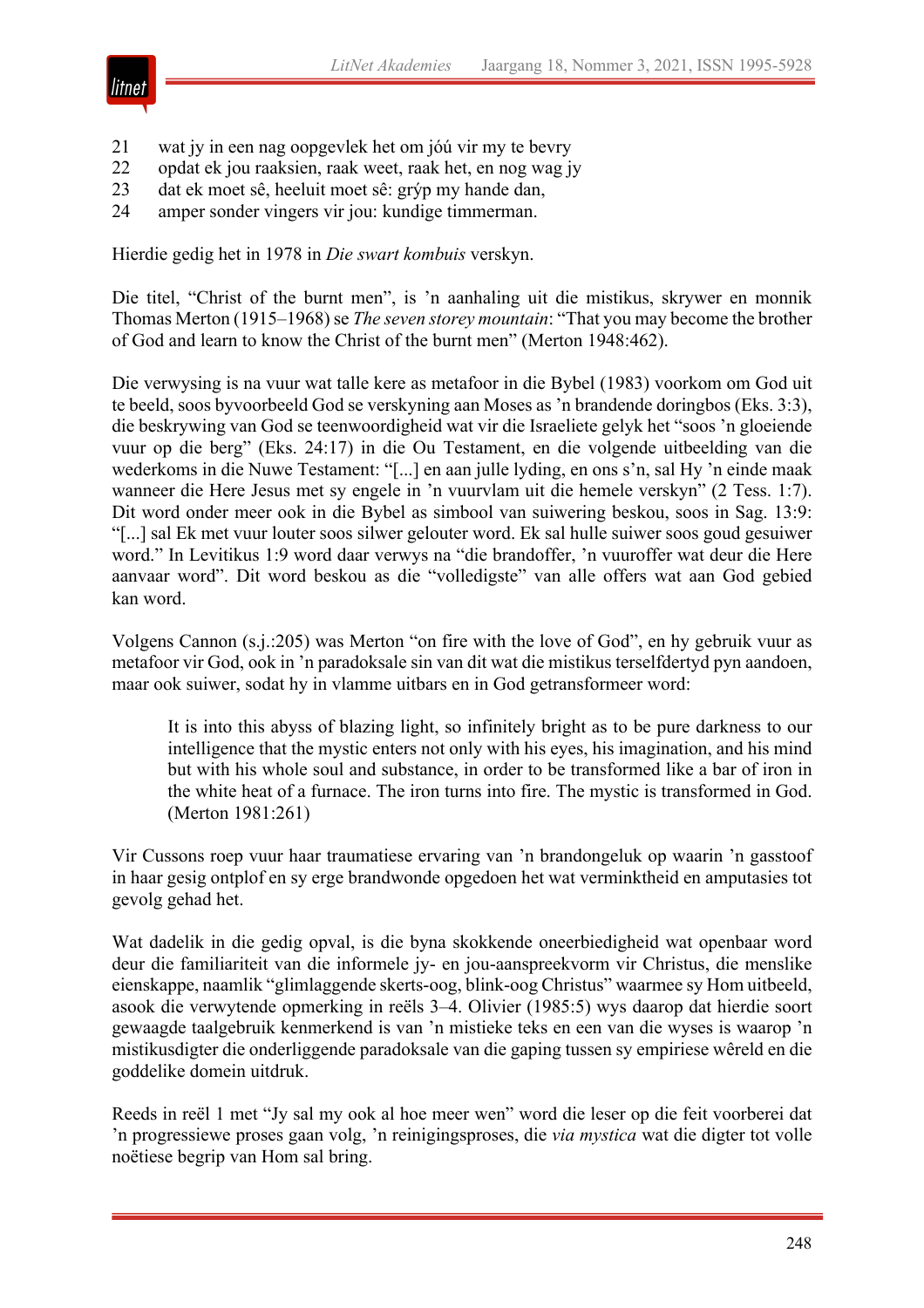

Die spirituele kruisiging word in reëls 5–12 op treffende, ontroerende, maar ook skokkende wyse uitgebeeld. Die digter word as 't ware saam met Christus gekruisig, wanneer Hy die kruis op haar teken en sy pyn en lyding in haar hande, voete, romp en hoof – van die spykers en doringkroon – ervaar. In die duisternis van die *khôra*, die plek van verstotenheid en eensaamheid (vergelyk reëls 4 en 5), die wond, vind die spirituele kruisiging plaas. Die woord "ontvang" wat normaalweg konnotasies van iets positiefs of aangenaams het, staan in sterk kontras met "sengende wonde". Hierdie soort paradoks wat logies onversoenbaar skyn te wees, word deur die imaginêre of, volgens McGilchrist (2009:228), met die regterbrein vertolk, en in hierdie geval ingesien as die wond wat die ontvangsruimte vir die Lig is, soos Rumi dit stel: "That's where the light enters you" (Jalāl al-Dīn Rūmī 1997:142).

Die polisindetiese konstruksie "in hand *en* voet *en* romp *en* hoof", gepaardgaande met die gedrae jambiese metrum (daling + heffing + daling + heffing, ensovoorts) in reël 7 skep 'n dramatiese opbou van die meedoënlose traumatiese proses. Die woord "fel" in reël 6 met konnotasies van hewig en sterk, werk paradoksaal in op "sagsinnige" in reël 7. In reël 6 is "geteken" beduidend met die betekenisse van 'n performatiewe, kreatiewe natrek van die kruisvorm op haar, asook om haar te merk in die sin daarvan dat 'n stempel op haar afgedruk word. Die mistikus se liggaam word ingepalm en geïnkorporeer en so word die mistieke ervaring beleef, *deur*leef en, in Cloete (soos aangehaal deur Van Schalkwyk 2014) se term, word dit "oorlywing". Deur beliggaamde skryf wat die ervaring blootlê, word empatiese resonansie in die leser gewek.

In aansluiting by die eenwordingservaring dui die toestand van "beswyming" op mistieke ekstase en vervoering, en resoneer met Teresa van Ávila se beskrywing van haar eie mistieke ervaring as 'n ekstatiese beswyming. Soos by Teresa is daar ook 'n erotiese element, veral met die gedagte van die spykers en dorings wat haar lyf penetreer. Die woord "skyn" in reël 9 vind aansluiting by Merton se "abyss of blazing light" in die aanhaling hier bo, die lig van die vuur van passie wat blink uit sy oë uitstraal. Insiggewend is dat die woorde "oë" en "glimlag" van die eerste twee reëls in reëls 9 en 10 herhaal word, maar hierdie keer gekwalifiseer word met 'n dieper insig wat haar in staat stel om Sy lyding en die verskrikking raak te sien.

Die beskrywing van Christus se glimlag en oë in reëls 9–11, wat uiterste pyn en hartseer uitbeeld, is in skrynende teenstelling met dié in reëls 1–2, waar die digter Hom as gemoedelik en vriendelik ervaar.

Die paradoksale vervat in "verskriklike akkoord" in reël 11 is treffend. Enersyds is die gebeurtenis traumaties en skrikwekkend, maar andersyds dui "akkoord" op "in ooreenstemming met", op die gedagte van korrektheid, met ander woorde hoe dit veronderstel is, vooruitbestem is om te wees. Ter sake in hierdie konteks is dat "akkoord" afgelei is van die Latyn *ad* ("na", met die betekenis van "nader beweeg") en *cor* ("hart"); dit kan met ander woorde gelees word as volgens die hart, die siel. "Verskriklike akkoord" resoneer ook met Blake se "fearful symmetry" in sy gedig "Tyger tyger, burning bright" (Finnegan 2013:16) waar dit wat volmaak is paradoksaal ook verskriklik kan wees. Dit is nog 'n voorbeeld van 'n oënskynlike weerspreking wat onlogies voorkom, maar met noëtiese insig begryp kan word.

Die beskrywing van Christus as met "net die trekking van 'n glimlag van uiterste pyn om die mondhoeke, jou oë blink" in reëls 9–11 is in skrynende kontras met "glimlaggend, skerts-oog en blink-oog", soos in reëls 1–2. Dit is die Sanjuanistiese *via purgativa* – die folterende lyding tydens die reinigingsproses, waaroor Juan de la Cruz aanvoer dat "this same light, which can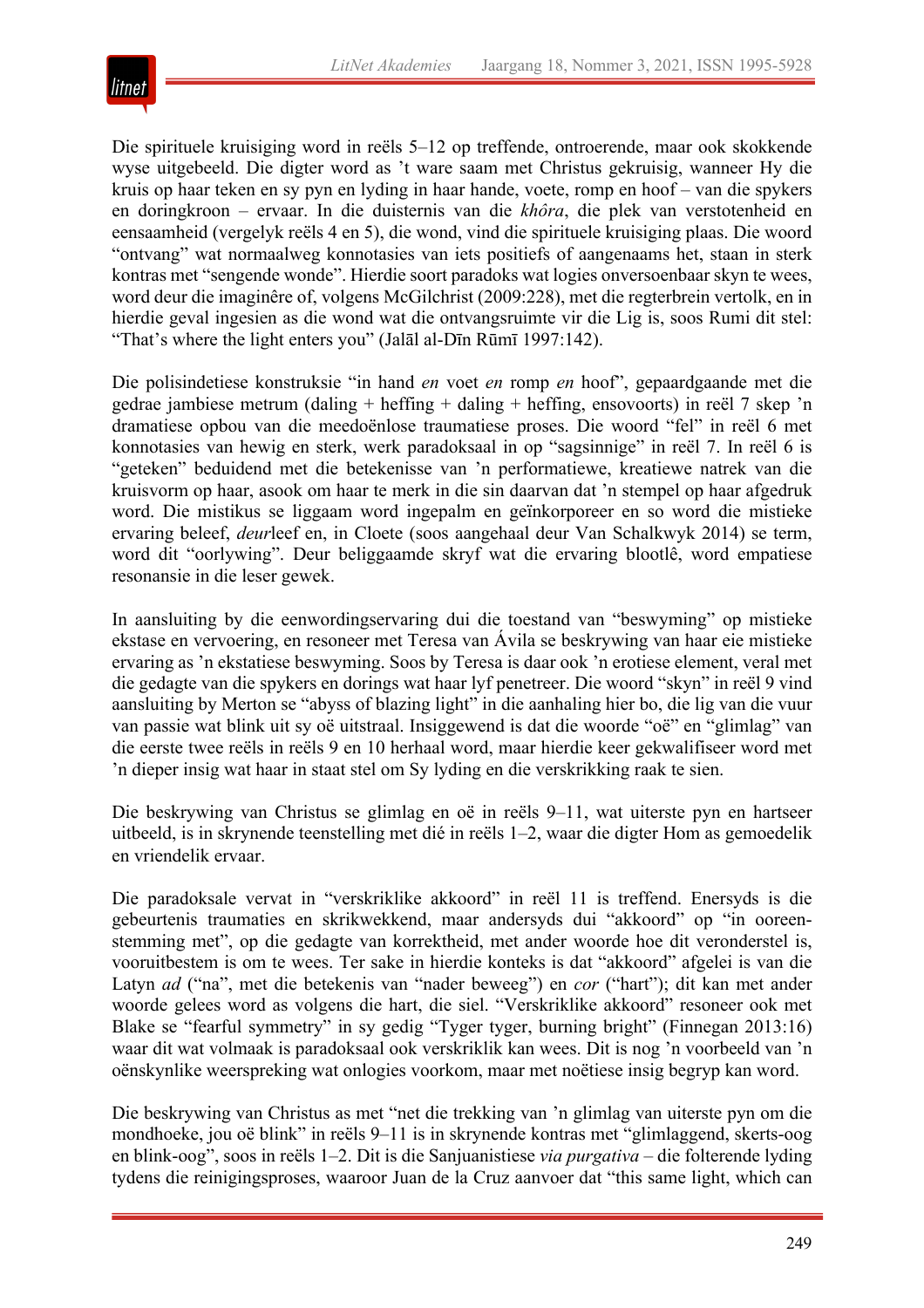

be experienced as painful and blinding, is also the light of union" (Kourie 2016). Die digter se wonde resoneer met stigmata – liggaamsmerke soos hier bo beskryf.

Die alliterasie van die sterk *br*-klanke in reëls 14 en 15 slaag goed daarin om die momentum van verterende vlamme van 'n brand wat versprei selfs tot in klippe en sand sodat alles met God se liefde gloei, te suggereer. Die volgende reëls uit Merton (1957:21) se gedig "In silence" verhelder die verwysing na die brandende klippe en sand:

The whole World is secretly on fire. The stones Burn, even the stones they burn me.

'n Volgende stadium word bereik wanneer die lyding nou nie as slegs fisies ervaar word nie, maar as geestelik en emosioneel. Die metafoor "eenvoetig-springende" in reël 16 dui op haar amputasie, asook op haar begrip wat, hoewel dit dieper gaande is, steeds gebrekkig is, want steeds word Christus eenduidig as "sagsinnig" uitgebeeld.

Dan kom nog 'n dieper insig. Christus word nou in katafatiese taal as "iets heerlikers" uitgebeeld en as "kosmiese Christus" aangespreek, wat weer eens 'n verwysing is na Merton se "cosmic Christ" wat in alle wesens is (Fox 2016:231). Die woord "heerliker" in hierdie konteks dui op "heerlikheid" in die sin van glorie, en manjifieke grootsheid, want die opgestane Christus is nou vir háár bevry, sy oë is nie meer soos dié van 'n mens nie. Sy blik is wit, die kleur wat volgens Cooper (1978:41) "transcendent perfection; simplicity; light; sun; air; illumination; purity; innocence; chastity; holiness [...]" simboliseer; en blik is ver, wat moontlik op die visioenêre dui.

Die vuurmetafoor word verder gevoer met die paradoks van Christus uitgebeeld as die helder, vurige, ontsaglike son wat as toespeling vertolk kan word op die Alsiende Oog wat soms in Christelike kuns omring deur wolke of sonvlamme uitgebeeld word om God se alomteenwoordigheid te simboliseer (Lloyd 2018).

Hierdie voorstelling van Christus as helder, manjifiek, lig en wit staan in skerp kontras met "klein en donker vlees", nog 'n verwysing na Merton (1948:224) wat die geïnkarneerde Christus as "hidden in the small Host" beskryf. Die woord *host* vir gasheer, wat in hierdie konteks na Christus se vlees, Sy liggaam, houer vir Sy Gees verwys, kan ook verwant wees aan die Katolieke tradisie waarin die Maagd Maria as die *Χώρα του Αχωρήτου*, die "houer (*khôra*) van die onbevatlike", beskou word. In *Timaeus*, een van Plato se dialoë, is *Χώρα* die leë pleklose ruimte waarin alles tot stand gebring word (Peters 2017). Dit skakel met Derrida (1997:97) se begrip *khôra* as 'n "great receptacle upon which every constituted trace or mark is imprinted, 'older', prior, preoriginary".

Bo en behalwe Derrida se opvatting van *khôra,* kan *khôra* beskou word as metafoor vir Maria, houer vir Christus, en ook, soos in hierdie gedig, as metafoor vir Christus se liggaam, houer van Sy Gees, wat dan met die kruisiging "bevry" word (reël 21). Dit sluit aan by wat Coward en Foshay (1992:221) aanvoer, naamlik dat deur die woestyn binne te gaan, ons 'n bevryding en stilte ervaar waaruit taal van nuuts af kan praat. Dit is in die *khôra* waar die digter noëtiese kennis verkry. Hierdie interpretasie van die *khôra*-metafoor verleen 'n dieper rykheid aan die mistieke aspek van hierdie gedig.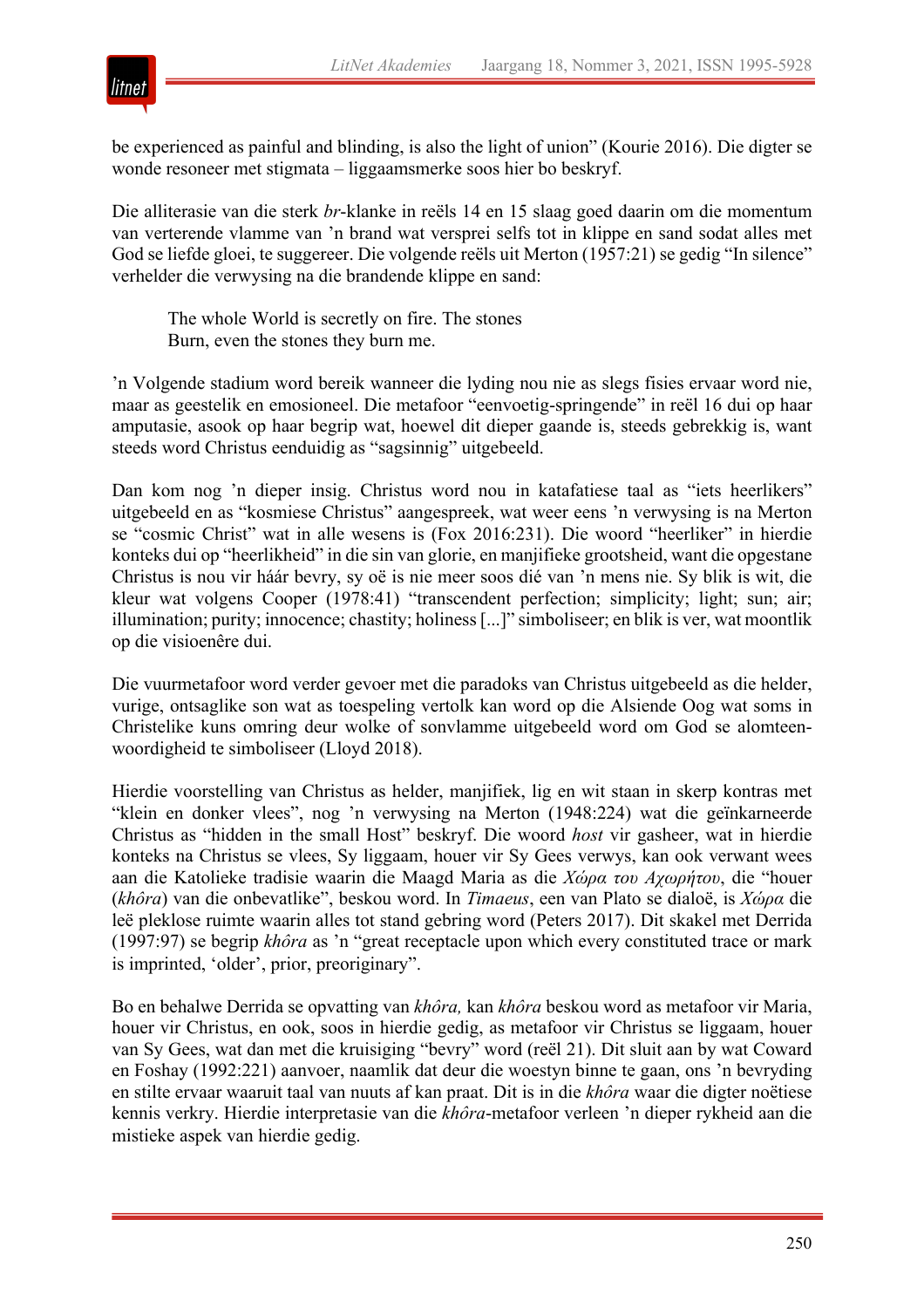

Die woord "oopgevlek" dui sowel op oopmaak deur te sny as op openbaar maak. Op wrede, gewelddadige wyse is Christus se bande met hierdie wêreld losgesny, om wat verborge was te ontsluier. Die herhaling van die woord "raak-" (reël 22) met progressiewe intensivering in die semantiese inhoud van sién, tot wéét in die sin van 'n gnostiese insig, tot ráák met sowel die konnotasie van dit wat ontroerend is as elemente van beliggaming, dui op die digter se groeiproses.

Dit is die *via illuminata* wat intree wanneer sy Sy ingryping begryp – wat ook dui op 'n performatiewe "aangryp" van haar kant af – dat sy voorberei word vir 'n inniger verhouding met Hom. Sy beskou dit as 'n avontuur, en besef dit verg nie net brandende liefde nie, maar ook waagmoed, want dit gaan gepaard met trauma en pyn. Die sluier is gelig en die goddelike is daar vir die digter om dit wat "in plain sight" is, te sien (Armstrong 2010:56).

Die besef van die digter dat die laaste Sanjuanistiese stap voor eenwording, die *via unitiva*, by háár berus, word in die laaste reëls uitgebeeld. Dit gaan nou oor meer as haar naïewe persepsie van hande wat na haar uitgesteek word; dit gaan daaroor dat daar van háár verwag word om met oorgawe haar geestelik verminkte, opofferende self ("amper sonder vingers"), performatief passievol aan God te gee, sodat sy aangegryp en verder gevorm kan word. Die woord "timmerman" is hier 'n toespeling op die skaaf- en timmerproses en spirituele kruisiging met implikasies van spykers wat ingeslaan word, wat die mistikus moet ondergaan. Met die katafatiese kwalifikasie van Christus as "*kundige* timmerman" in die laaste reël, is die digter se dieper insig duidelik en dui sy haar begeerte aan om die *via mystica* te voltooi.

Die woord "timmerman" roep weer die eerste paar reëls op, waar die geïnkarneerde Christus, as mens, timmerman van aardse beroep, uitgebeeld word en dien om die gedig heg saam te bind.

Hierdie gedig is 'n uitstekende voorbeeld van die verloop van die verskillende stadiums van die mistieke suiweringsweg, die Middeleeuse Katolieke *via mystica*, waarmee Sheila Cussons, wat die Katolieke geloof aangehang het, vertroud sou wees.

Onderliggend aan 'n mistieke gedig is twee wêrelde – dié van die digter en dié van God. Soos in die teoretiese gedeelte aangetoon, skep die aanwesigheid van die transendente realiteit taalprobleme vir die digter, en 'n *aporia* ontstaan, maar dit bemiddel juis God se uitnodiging, of Derrida se "*Viens, oui, oui*". Dié *khôra* maak dit vir die digter moontlik om met sekere strategieë, metaforiek in die geval van hierdie gedig, die gaping te oorbrug en betekenis aan die mistieke ervaring te gee. Vir die leser bied die *khôra* die geleentheid om met sy imaginêre geestesvermoë en performatiewe empatiese deelname beliggaamd te word, beelde te konstrueer, digotomieë op te los en die ervaring self te begryp en te beleef. Soos Kohav (s.j.:15) tereg opmerk, is die verbysterende *aporia* van die mistiek die mees sublieme, ontsagwekkende ervaring van die *mysterium.*

In "Christ of the burnt men" gebruik Cussons, as metafoor vir haar mistieke ervaring met God, 'n gebeurtenis uit haar empiriese wêreld, haar traumatiese brandongeluk en wat daarop gevolg het waartydens sy in haar imaginêre, en beliggaamd, Christus se kruisiging beleef, en 'n geestelike ontmoeting met God ervaar. Ook is daar intertekstuele verwysings na Thomas Merton se opvatting van liefde wat soos 'n brand versprei en in die hele skepping teenwoordig is. 'n Sekere ontwrigting vind by sowel traumatiese en mistieke ervarings plaas, waardeur die uiterlike empiriese realiteit getransendeer word, en soos in die geval van hierdie gedig, raak die traumatiese en mistieke vervleg. Die vuur- en brandmetafoor wat deel uitmaak van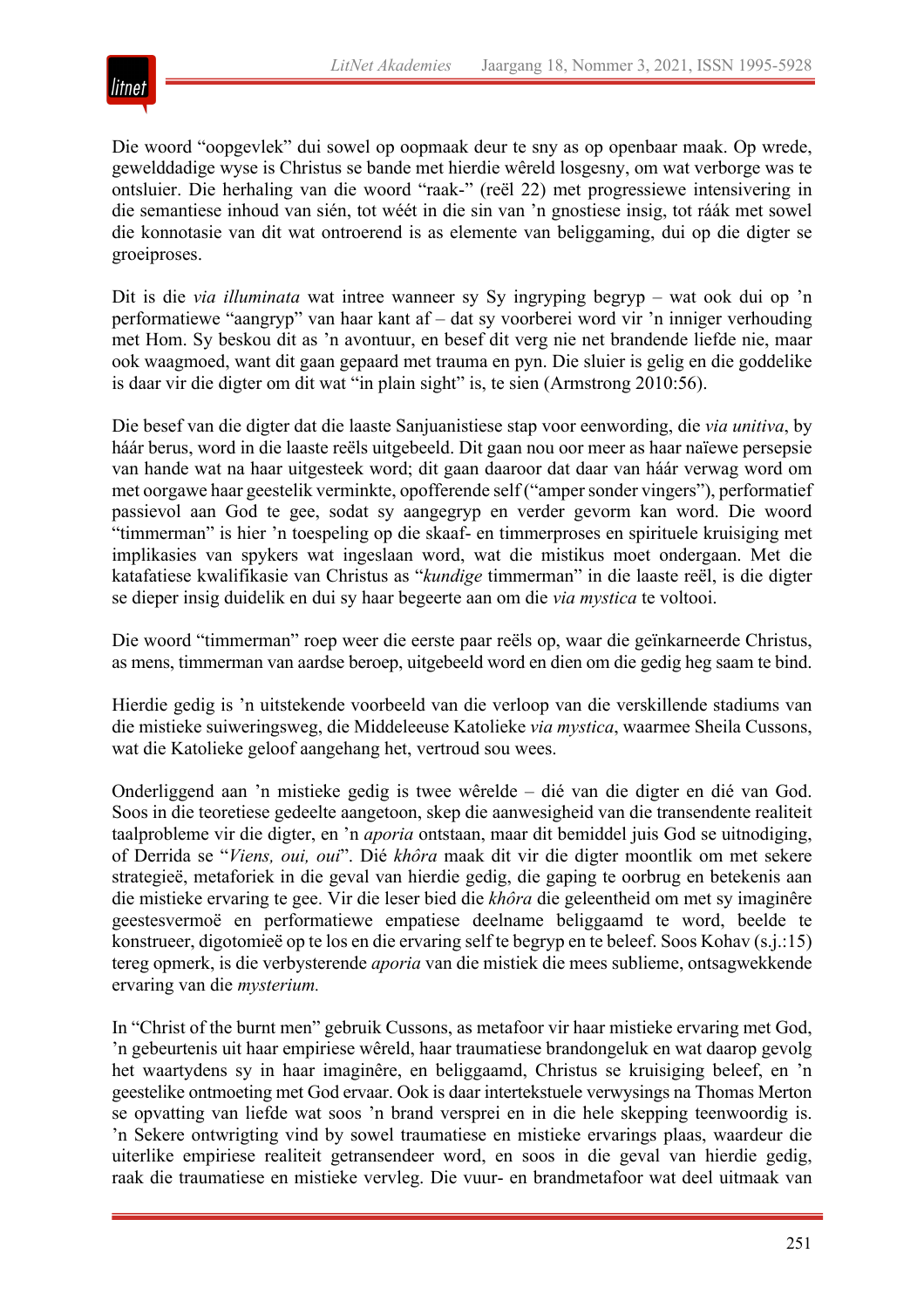

bogenoemde metafoor lig die suiweringsproses asook passievolle liefde toe, sowel Christus as die mistikus se brandende liefde wat die dryfkrag vir die mistieke eenwording is.

Aangesien mistieke gedigte in wese paradoksaal is in terme van die twee verskillende domeine wat dit kenmerk, is een van die vernaamste strategieë wat die mistikus-digter benut paradokse, soos dit in elke geval hier bo toegelig is. Die enigste manier waarop die leser sin kan maak van die oënskynlike onlogika daarvan, is deur woorde in beelde te transformeer – en sodoende die teenstellende elemente van die paradoks te versoen en tot gnostiese begrip te kom. Dit geskied in die imaginêre tussendomein wat Corbin die *mundus imaginalis* noem, die Soefi's die *'alam al-mithāl* en wat McGilchrist aantoon 'n regterbreinfunksie is. In hierdie gedig met sy sterk grafiese en pikturale beelde van byvoorbeeld die kruisigings- en brandmetaforiek en die passievolle uitbeeldings, speel die imaginêre 'n kardinale rol, want 'n rasionele interpretasie daarvan sal 'n erg verskraalde voorstelling tot gevolg hê.

Die intens persoonlike manier waarop die digter haar mistieke ervaring uitbeeld deur in 'n gesprek met God Hom aan te spreek, en sodoende dit *op te voer*, het beelde tot gevolg wat vir die "gewone" leser as vreemd of irrasioneel mag voorkom. Dit is juis tipies van mistieke diskoers, en vereis 'n sekere ingesteldheid van die sensitiewe leser om sy rede te onderdruk, performatief betrokke te raak en self beliggaamd deel te word van die ervaring.

Die gedig bevat sterk performatiewe elemente wat wissel van ingryping van God tot die digter se performatiewe oorgawe en beliggaming. Ook die leser se deelname wanneer hy met sy imaginêre die woorde in beelde transformeer ten einde self beliggaamd deel te word van die *via mystica* is uiteraard performatief.

Behalwe vir die gebruik van die toekomende tyd in reël 1 wat die leser attent maak op wat te wagte is, en die verledetydsvorm in reël 12 wat dien om aan te dui dat daar progressie is en in reël 24 wat 'n verwysing na Christus se kruisiging is, skryf die digter in die teenwoordige tyd en skep sodoende vir die leser 'n onmiddellike belewenis van die gebeure. "Sal" as modale hulpwerkwoord word volgens HAT (2015) gebruik (1) ter aanduiding van die toekoms, (2) ter aanduiding van wil, en (3) ter uitdrukking van 'n voorwaarde. Die tweede betekenismoontlikheid kan dalk ook hier geld in die sin van 'n openbaring van God se liefde.

## **7. Ten slotte**

Dit is dus duidelik dat Cussons, in aansluiting by 'n lang mistieke tradisie, in weerwil daarvan dat die mistieke ervaring as onuitspreeklik beskou word, daarin slaag om haar belewenis voortreflik uit te druk. Dit word bewerkstellig deur haar benutting van ryk metaforiek wat sy op 'n sensitiewe manier aanwend. Soos hier bo in die interpretasie van haar gedig aangetoon word, is die mistieke kwaliteit daarvan toe te skryf aan die uitbeelding van die *via mystica*, die paradoksale elemente, die onderliggende erotiek en die traumatiese wat so kenmerkend is van 'n mistieke ervaring, asook mistieke poësie. Daarbenewens word die leser deur die besondere beeldspraak meegevoer om ook beliggaamd deel te kan neem aan dié misterieuse gebeure.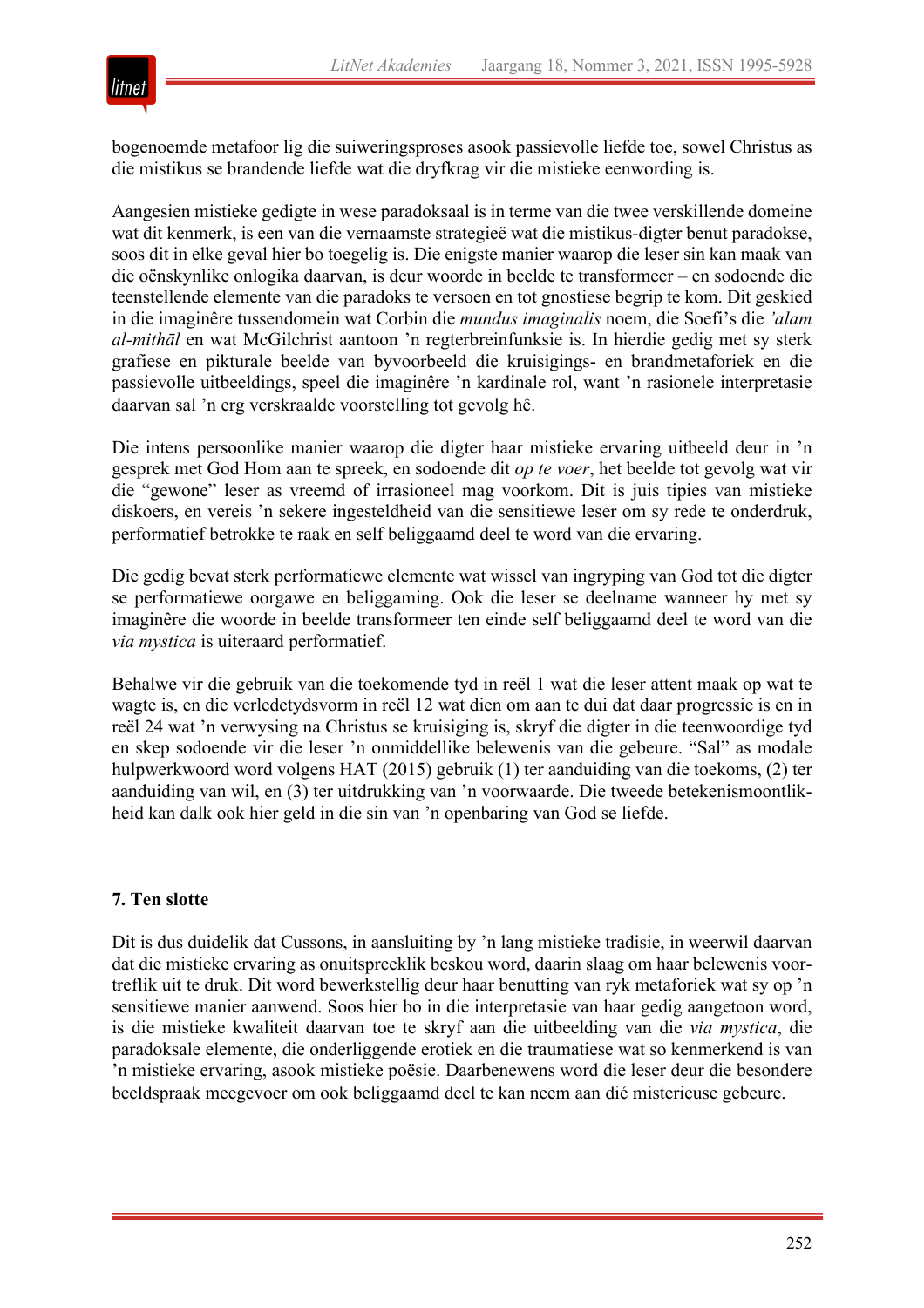

#### **Bibliografie**

Anderson, J.B. 1993. The Spanish mystical aesthetic. *Mystics Quarterly*, 19(3):115–22. https://www.jstor.org/stable/20717172 (8 Maart 2019 geraadpleeg).

Anderson, R. 2001. Embodied writing and reflections on embodiment. *Journal of Transpersonal Psychology,* 33(2):83–98.

Andreach, R. 1964. *Studies in structure*. Londen: Burns & Oates.

Aucamp, M.P.E. 2015. Die verband tussen trauma, die sublieme en die heilige in geselekteerde poësietekste van Totius, Sheila Cussons en T.T. Cloete. MA-verhandeling, Noordwes-Universiteit.

Beyers, J. 2014. The church and the secular: The effect of the post-secular on Christianity. *HTS Teologiese Studies / Theological Studies*, 70(1), Art. #2605. http://dx.doi.org/10.4102/ hts.v70i1.2605 (14 Mei 2021 geraadpleeg).

Bolt, B. 2004. *Art beyond representation: The performative power of the image*. Londen: I.B. Tauris.

Botes, Z. 2005. Antjie Krog: Koeël en kalm. *LitNet*. http://www.oulitnet.co.za/heupvuur/ antjie.asp (25 Februarie 2008 geraadpleeg).

Bowlby, Lady X. en D. Briggs (reds.). 2014. *Living with the reality of dissociative identity disorder: Campaigning voices*. London: Routledge.

Brümmer, V. 2013. *Vroom of regsinnig*? *Teologie in die N.G. Kerk*. Wellington: Bybel-Media.

Cannon, N. s.j. *Thomas Merton and St. John of the Cross: Lives on fire*. http://merton.org/ ITMS/Annual/21/Cannon205-213.pdf (3 Desember 2018 geraadpleeg).

Chandler, E.A. 2005. Trauma as [a narrative of] the sublime: The semiotics of silence. PhDproefskrif, University of Texas.

Chignell, A. en M.C. Halteman. 2012. Religion and the sublime. In Costelloe (red.) 2012.

Cooper, J.C. 1978. *An illustrated encyclopaedia of traditional symbols*. London: Thames & Hudson Bpk.

Costelloe, T.M. (red.). 2012. *The sublime: From antiquity to the present*. Cambridge: Cambridge University Press.

Coward, H. en T. Foshay. 1992. *Derrida and negative theology, with a conclusion by Jacques Derrida*. Albany, NY: State University of New York Press.

Dailey, P. 2013. *Promised bodies: Time, language, and corporeality in medieval women's mystical texts*. New York, NY: Columbia University Press.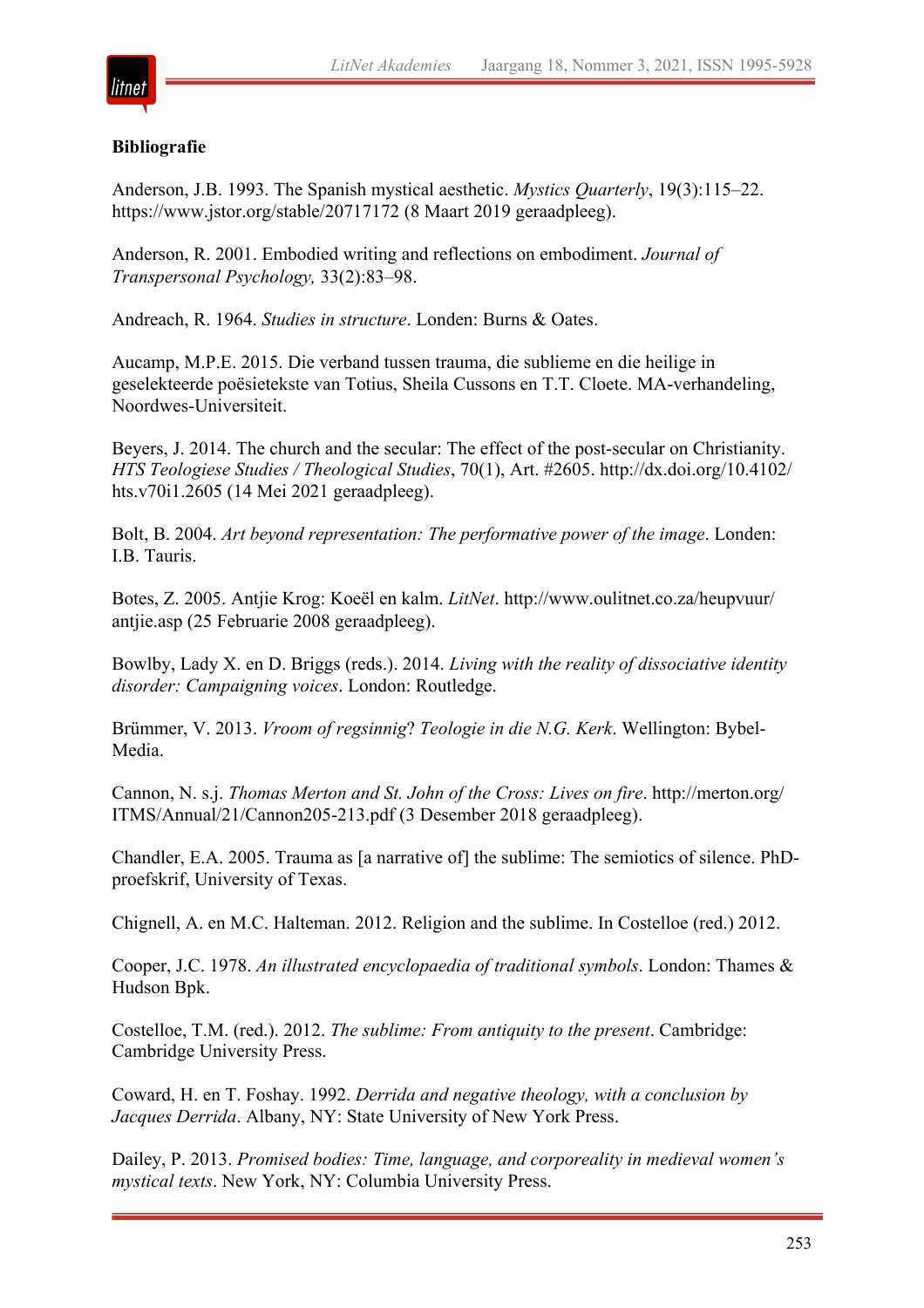

De Certeau, M. 1992. Mysticism. Vertaal deur M. Brammer. *Diacritics,* 22(2):11–25.

Derrida, J. 1997. *Deconstruction in a nutshell: A conversation with Jacques Derrida*. Onder redakteurskap en met kommentaar deur J.D. Caputo. New York, NY: Fordham University Press.

De Villiers. P.G.R. 2015. Die nugtere mistiek van Andrew Murray. *LitNet Akademies,* 12(3):639–664. https://www.litnet.co.za/wp-content/uploads/2015/12/LitNet\_Akademies\_12- 3\_PieterGRdeVilliers\_639-664.pdf (20 November 2021 geraadpleeg).

Downey, M. (red.). 1993. The new dictionary of Catholic spirituality. Collegeville, MN: Liturgical Press.

Finnegan, R. 2013. *Poems from three mystic poets: Rumi, Donne, Blake*. Londen: Lulu-com.

Fink, B. 1995. *The Lacanian subject: Between language and jouissance*. Princeton, NJ: Princeton University Press.

Finlayson, J.G. 2012. On not being silent in the darkness: Adorno's singular apophaticism. *The Harvard Theological Review*, 105(1):1–32. http://www.jstor.org/stable/41474561 (10 Januarie 2018 geraadpleeg).

Fodor, L. 2006. The reality of the unmediated: Traumatic and mystical experience. *eSharp* 7: Faith, belief and community. http://www.gla.ac.uk/media/media\_41192\_en.pdf (10 Augustus 2017 geraadpleeg).

Fox, M. 2016. *A way to God: Thomas Merton's creation spirituality journey*. Novato, CA: New World Library.

Hambidge, J. 2004*.* Huldeblyk: Sheila Cussons. https://oulitnet.co.za/inmemoriam/ sheila\_ cussons.asp (14 September 2019 geraadpleeg).

Happold, F.C. 1970. *Mysticism: A study and an anthology*. Harmondsworth, Middlesex: Penguin Books.

Harmless, S.J. 2008. *Mystics*. Oxford: Oxford University Press.

Hatab, L.J. 1982. Mysticism and language. *International Philosophical Quarterly*, 22(1):51–64. https://www.pdcnet.org/ipq/content/ipq\_1982\_0022\_0001\_0051\_0064 (April 2018 geraadpleeg).

Heidegger, M. 1929. *What is metaphysics?* (The basic text of Heidegger's inaugural lecture at the U. of Freiburg in 1929). https://www.stephenhicks.org/wp-content/uploads/2013/03/ heideggerm-what-is-metaphysics.pdf (6 Oktober 2019 geraadpleeg).

Hugo. D. 2006. Naas Sheila Cussons is I.L. de Villiers sekerlik ons beste mistieke digter. *LitNet Seminaarkamer.* https://oulitnet.co.za/seminaar/jerusalem\_johannesburg\_hugo.asp (2 Mei 2019 geraadpleeg).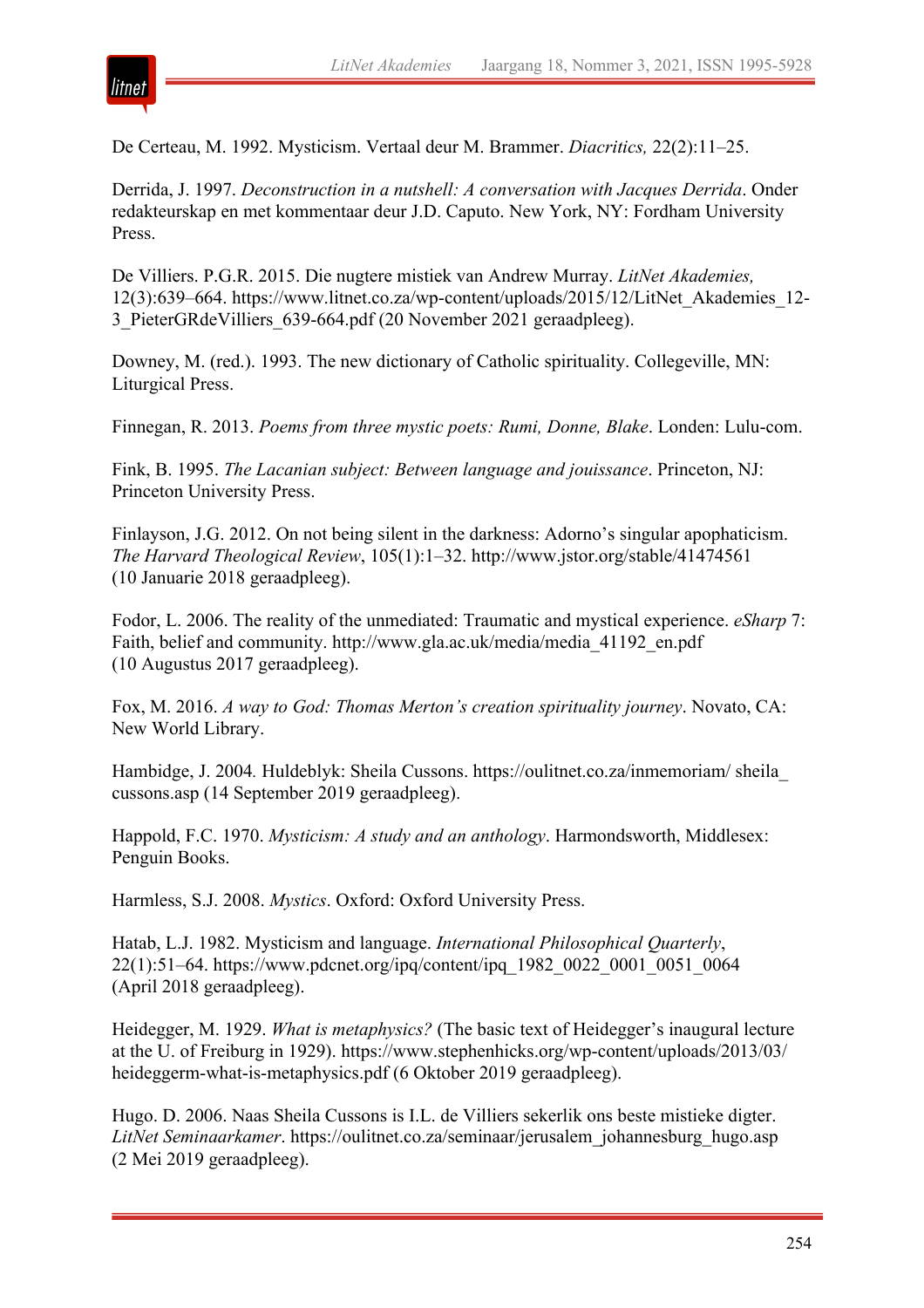

Jalāl al-Dīn Rūmī. 1997. *The essential Rumi*. Vertaal deur C. Barks, saam met J. Moyne, A.J. Arberry en R. Nicholson. Edison, NJ: Castle Books.

Johnston, W. 1978*. The inner eye of love: Mysticism and religion*. Londen: Collins.

Kannemeyer, J.C. 2005. *Die Afrikaanse literatuur 1652–2004.* Kaapstad: Human & Rousseau.

Kohav, A.S. s.j. *The problem, aporia, and mysterium of mysticism.* https://www.academia.edu/ 34032881/The Problem Aporia and Mysterium of Mysticism (16 April 2018 geraadpleeg).

Kotzé, H. en R. Loubser. 2017. Religiosity in South Africa: Trends among the public and elites. *Scriptura,* 116(1):1–12. http://dx.doi.org/10.7833/116-1-1287 (3 Oktober 2018 geraadpleeg).

Kourie, C.E.T. 2016. The way of the mystic: The Sanjuanist stages of the spiritual path. *HTS Teologiese Studies / Theological Studies,* 72(4). http://dx.doi.org/10.4102/hts.v72i4.3258 (3 Desember 2017 geraadpleeg).

Kugle, S.A. 2007. *Sufis & saints' bodies: Mysticism, corporeality, and sacred power in Islam.* Chapel Hill: University of North Carolina Press.

Lloyd, E. 2018. Eye of providence: Powerful, secret symbol with deep meaning. http://www.ancientpages.com/2018/02/13/eye-providence-powerful-secret-symbol-deepmeaning/ (7 Desember 2018 geraadpleeg).

McGilchrist, I. 2009. *The master and his emissary: The divided brain and the making of the Western world*. New Haven, CT: Yale University Press.

McGinn, B. 1993. Mysticism and sexuality. *The Way*, 77:46–54. https://www.theway.org.uk/ back/s077McGinn.pdf (7 Augustus 2018 geraadpleeg).

McGonigle, T. 1993. Three ways. In Downey (red.) 1993.

Merton, T. 1948. *The seven storey mountain*. New York, NY: Harcourt, Brace & World.

—. 1957. *The strange islands: Poems*. New York, NY: New Directions.

—. 1967. *Mystics and Zen masters*. New York, NY: Dell.

—. 1981. *The ascent to truth*. New York, NY: Harcourt Brace.

—. 1998. *Contemplation in a world of action*. Notre Dame: University of Notre Dame.

—. 2004 *The inner experience: Notes on contemplation*. San Francisco, CA: Harper.

Minnaar, C.L.J. 2000. 'n Filosofiese verantwoording van mistiek. MA-verhandeling, Universiteit van Pretoria.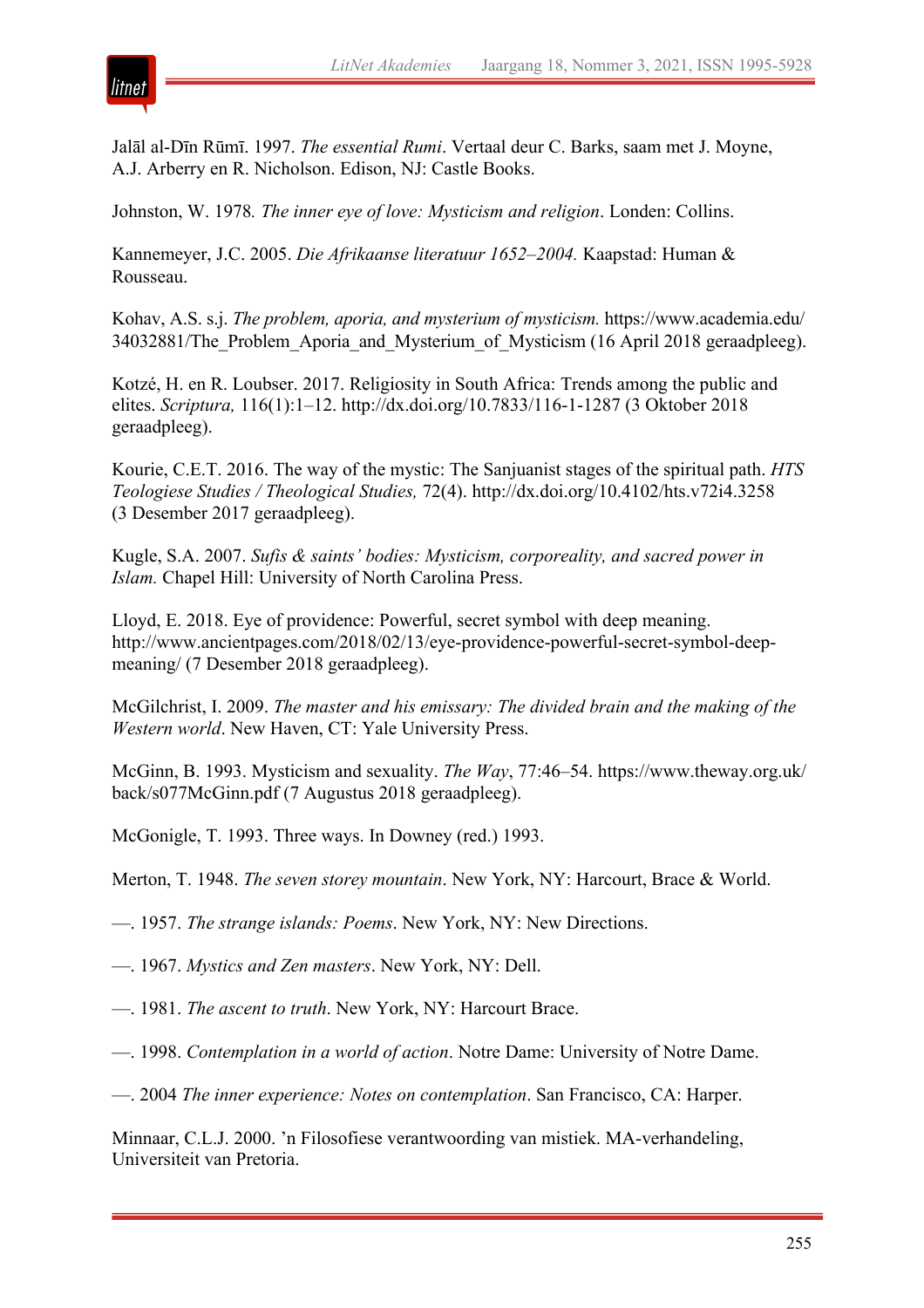

Olivier, S.P. 1985. Mistiek in die Afrikaanse poësie. DLitt-proefskrif, Potchefstroomse Universiteit vir Christelike Hoër Onderwys.

—. 2013. Mistiek. *Literêre terme en teorieë*. http://www.literaryterminology.com/index.php/ 20-m/131-mistiek (5 Februarie 2017 geraadpleeg).

Oosthuizen, C.S. 1994. Simbolisme in die poësie van Sheila Cussons. MA-verhandeling, Potchefstroomse Universiteit vir Christelike Hoër Onderwys.

Oosthuizen, J. 2019. Afrikaanse kerke loop leeg. *Voertaal*. https://voertaal.nu/afrikaansekerke-loop-leeg/ (8 April 2019 geraadpleeg).

Oosthuizen, W.J. 1964. Die wet van opvolging van begripsoorte in bywoordreekse in Afrikaans. MA-verhandeling, Universiteit Stellenbosch.

Peters, B. 2017. Container of the uncontainable. http://liturgy.co.nz/container-of-theuncontainable (5 Desember 2018 geraadpleeg).

Qazi, K.A. 2011. Lacanian concepts – Their relevance to literary analysis and interpretation: A post structural reading. *The Criterion: An International Journal in English*, 3(4):1–12.

Raath, A.W.G. 2016. Tropologiese Hoogliedmetafore en vroulike mistieke piëtisme in Suid-Afrikaanse pioniergemeenskappe, 1760–1860. *HTS Teologiese Studies / Theological Studies*, 72(3):a3355. http://dx.doi.org/10.4102/hts.v72i3.3355 (16 Januarie 2019 geraadpleeg).

—. 2017. Die Rooms-Katolieke wortels van die mistiek in die sewentiende- en agtiendeeeuse Kaapse piëtisme. Studia Historiae Ecclesiasticae, 43(2):1–22. https://www.upjournals.co.za/index.php/SHE/article/view/2297 (2 Oktober 2019 geraadpleeg).

Sawyer, D. 2014. *Lyotard, literature and the trauma of the differend*. Basingstoke: Palgrave MacMillan.

Schoeman, K. 2011. *Cape lives of the eighteenth century*. Pretoria: Protea Boekhuis.

Sentrum vir Eietydse Spiritualiteit. s.j. https://www.spiritualiteit.co.za/ (15 September 2021).

Spencer, M. 2012. What is spirituality? A personal exploration*.* https://www.rcpsych.ac.uk/ docs/default-source/members/sigs/spirituality-spsig/what-is-spirituality-maya-spencer-x.pdf? sfvrsn=f28df052\_2 (5 September 2019 geraadpleeg).

Spies, L. 2007. Wat is poësie?: Die misterie van 'n ondefinieerbare genre. *Tydskrif vir Nederlands en Afrikaans,*14(1):93–109.

—. 2018. Die Bybel as interteks in die Afrikaanse poësie: Lina Spies in gesprek met Pieter de Villiers. Persoonlike onderhoud, 26 November. https://www.litnet.co.za/die-bybel-asinterteks-in-die-afrikaanse-poësie-lina-spies-in-gesprek-met-pieter-de-villiers/ (25 April 2019 geraadpleeg).